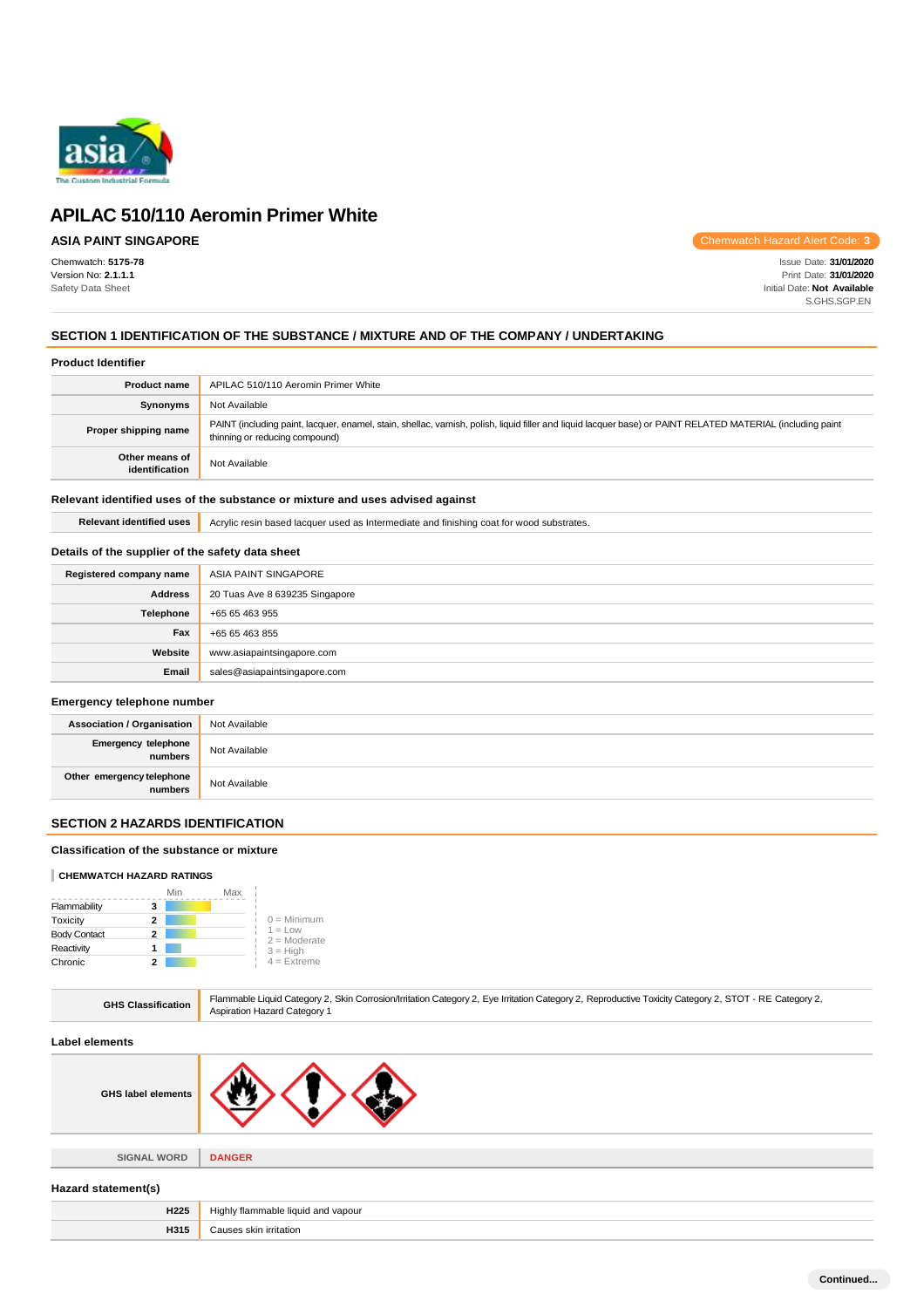| H319        | Causes serious eye irritation                                     |  |
|-------------|-------------------------------------------------------------------|--|
| <b>H361</b> | Suspected of damaging fertility or the unborn child               |  |
| <b>H373</b> | May cause damage to organs through prolonged or repeated exposure |  |
| H304        | May be fatal if swallowed and enters airways                      |  |

### **Precautionary statement(s) Prevention**

| P201 | Obtain special instructions before use.                                                        |
|------|------------------------------------------------------------------------------------------------|
| P210 | Keep away from heat, hot surfaces, sparks, open flames and other ignition sources. No smoking. |
| P233 | Keep container tightly closed.                                                                 |
| P260 | Do not breathe dust/fume/gas/mist/vapours/spray.                                               |
| P280 | Wear protective gloves/protective clothing/eye protection/face protection.                     |
| P240 | Ground/bond container and receiving equipment.                                                 |
| P241 | Use explosion-proof electrical/ventilating/lighting/intrinsically safe equipment.              |
| P242 | Use only non-sparking tools.                                                                   |
| P243 | Take precautionary measures against static discharge.                                          |

## **Precautionary statement(s) Response**

| P301+P310      | IF SWALLOWED: Immediately call a POISON CENTER/doctor/physician/first aider                                                      |  |  |
|----------------|----------------------------------------------------------------------------------------------------------------------------------|--|--|
| P308+P313      | IF exposed or concerned: Get medical advice/attention.                                                                           |  |  |
| P331           | Do NOT induce vomiting.                                                                                                          |  |  |
| P370+P378      | In case of fire: Use alcohol resistant foam or normal protein foam for extinction.                                               |  |  |
| P305+P351+P338 | IF IN EYES: Rinse cautiously with water for several minutes. Remove contact lenses, if present and easy to do. Continue rinsing. |  |  |
| P314           | Get medical advice/attention if you feel unwell.                                                                                 |  |  |
| P337+P313      | If eye irritation persists: Get medical advice/attention.                                                                        |  |  |
| P302+P352      | IF ON SKIN: Wash with plenty of water and soap                                                                                   |  |  |
| P303+P361+P353 | IF ON SKIN (or hair): Take off immediately all contaminated clothing. Rinse skin with water/shower.                              |  |  |
| P332+P313      | If skin irritation occurs: Get medical advice/attention.                                                                         |  |  |
| P362+P364      | Take off contaminated clothing and wash it before reuse.                                                                         |  |  |

### **Precautionary statement(s) Storage**

| P403+P235 | Store in a well-ventilated place. Keep cool. |
|-----------|----------------------------------------------|
| P405      | <b>Store</b><br>Tocked up.                   |

### **Precautionary statement(s) Disposal**

**P501** Dispose of contents/container to authorised chemical landfill or if organic to high temperature incineration

## **SECTION 3 COMPOSITION / INFORMATION ON INGREDIENTS**

#### **Substances**

See section below for composition of Mixtures

### **Mixtures**

| <b>CAS No</b> | %[weight] | Name                            |
|---------------|-----------|---------------------------------|
| 123-86-4      | <10       | n-butyl acetate                 |
| 108-88-3      | < 10      | toluene                         |
| 141-78-6      | $<$ 5     | ethyl acetate                   |
| 111-76-2      | $<$ 5     | ethylene glycol monobutyl ether |
| 71-36-3       | $<$ 5     | n-butanol                       |
| 78-93-3       | ≺5        | methyl ethyl ketone             |
| 84-74-2       | -1        | dibutyl phthalate               |

## **SECTION 4 FIRST AID MEASURES**

## **Description of first aid measures**

| If this product comes in contact with the eyes:<br>Wash out immediately with fresh running water.<br>Ensure complete irrigation of the eye by keeping eyelids apart and away from eye and moving the eyelids by occasionally lifting the upper and lower lids.<br>► Seek medical attention without delay; if pain persists or recurs seek medical attention.<br>► Removal of contact lenses after an eye injury should only be undertaken by skilled personnel. |
|-----------------------------------------------------------------------------------------------------------------------------------------------------------------------------------------------------------------------------------------------------------------------------------------------------------------------------------------------------------------------------------------------------------------------------------------------------------------|
| If skin contact occurs:<br>Immediately remove all contaminated clothing, including footwear.<br>Flush skin and hair with running water (and soap if available).                                                                                                                                                                                                                                                                                                 |
|                                                                                                                                                                                                                                                                                                                                                                                                                                                                 |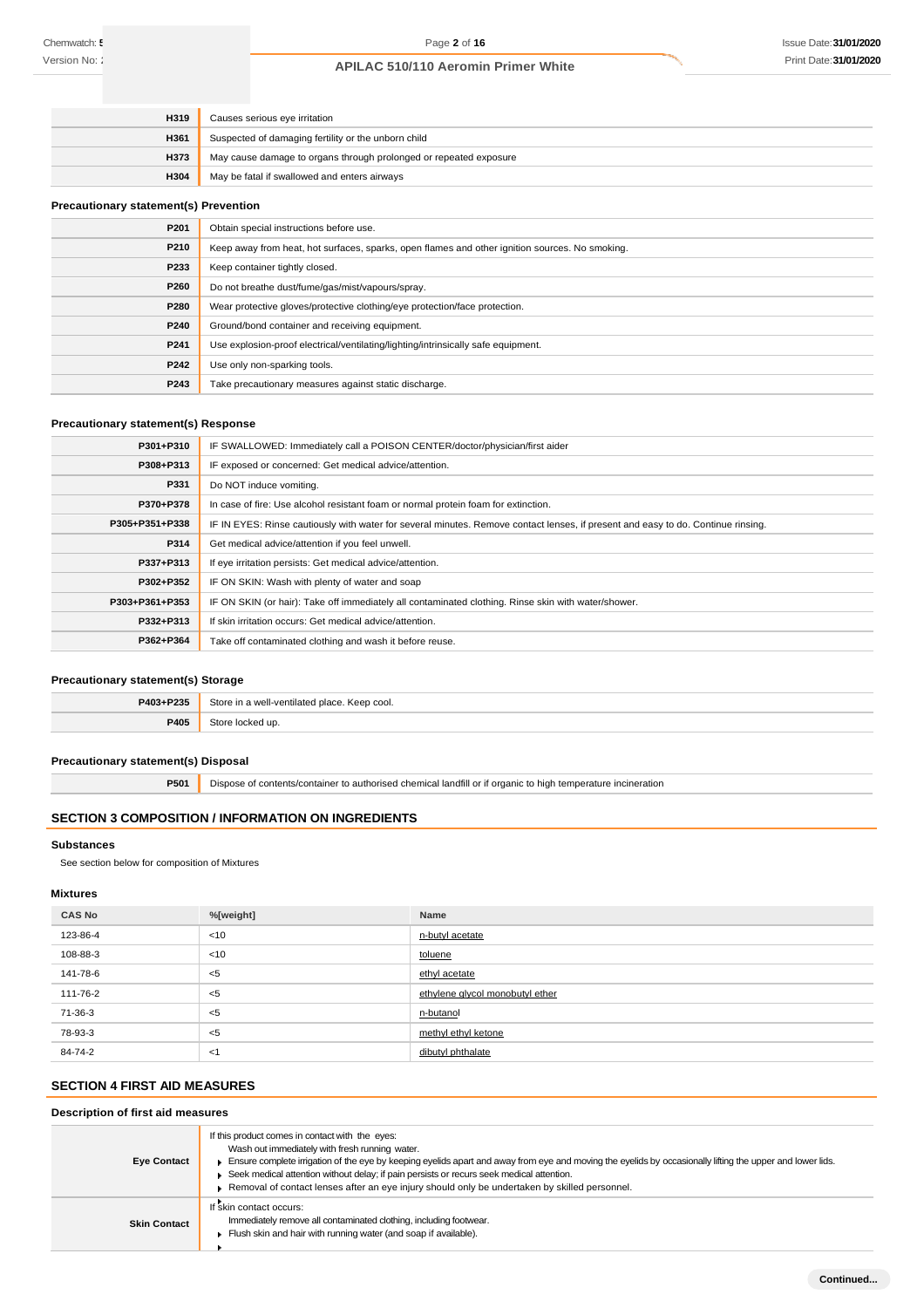|            | Seek medical attention in event of irritation.                                                                                                                                                                                                                                                                                                                                                                                                                                                                                                                                                                                           |  |  |  |
|------------|------------------------------------------------------------------------------------------------------------------------------------------------------------------------------------------------------------------------------------------------------------------------------------------------------------------------------------------------------------------------------------------------------------------------------------------------------------------------------------------------------------------------------------------------------------------------------------------------------------------------------------------|--|--|--|
| Inhalation | If furnes or combustion products are inhaled remove from contaminated area.<br>Lay patient down. Keep warm and rested.<br>Prostheses such as false teeth, which may block airway, should be removed, where possible, prior to initiating first aid procedures.<br>Apply artificial respiration if not breathing, preferably with a demand valve resuscitator, bag-valve mask device, or pocket mask as trained. Perform CPR if<br>necessary.<br>Transport to hospital, or doctor.                                                                                                                                                        |  |  |  |
| Ingestion  | If swallowed do NOT induce vomiting.<br>If vomiting occurs, lean patient forward or place on left side (head-down position, if possible) to maintain open airway and prevent aspiration.<br>Observe the patient carefully.<br>Never give liquid to a person showing signs of being sleepy or with reduced awareness; i.e. becoming unconscious.<br>Give water to rinse out mouth, then provide liquid slowly and as much as casualty can comfortably drink.<br>Seek medical advice.<br>If spontaneous vomiting appears imminent or occurs, hold patient's head down, lower than their hips to help avoid possible aspiration of vomitus. |  |  |  |

### **Indication of any immediate medical attention and special treatment needed**

Any material aspirated during vomiting may produce lung injury. Therefore emesis should not be induced mechanically or pharmacologically. Mechanical means should be used if it is considered necessary to evacuate the stomach contents; these include gastric lavage after endotracheal intubation. If spontaneous vomiting has occurred after ingestion, the patient should be monitored for difficult breathing, as adverse effects of aspiration into the lungs may be delayed up to 48 hours.

- For acute or short term repeated exposures to ethylene glycol: Early treatment of ingestion is important. Ensure emesis is satisfactory.
	- Test and correct for metabolic acidosis and hypocalcaemia.
- Apply sustained diuresis when possible with hypertonic mannitol.
- Evaluate renal status and begin haemodialysis if indicated. [I.L.O]
- ▶ Rapid absorption is an indication that emesis or lavage is effective only in the first few hours. Cathartics and charcoal are generally not effective.
- ▶ Correct acidosis, fluid/electrolyte balance and respiratory depression in the usual manner. Systemic acidosis (below 7.2) can be treated with intravenous sodium bicarbonate solution.
- Ethanol therapy prolongs the half-life of ethylene glycol and reduces the formation of toxic metabolites.
- Pyridoxine and thiamine are cofactors for ethylene glycol metabolism and should be given (50 to 100 mg respectively) intramuscularly, four times per day for 2 days.
- Magnesium is also a cofactor and should be replenished. The status of 4-methylpyrazole, in the treatment regime, is still uncertain. For clearance of the material and its metabolites, haemodialysis is much superior to peritoneal dialysis.

[Ellenhorn and Barceloux: Medical Toxicology]

It has been suggested that there is a need for establishing a new biological exposure limit before a workshift that is clearly below 100 mmol ethoxy-acetic acids per mole creatinine in morning urine of people occupationally exposed to ethylene glycol ethers. This arises from the finding that an increase in urinary stones may be associated with such exposures. *Laitinen J., et al: Occupational & Environmental Medicine 1996; 53, 595-600*

## **SECTION 5 FIREFIGHTING MEASURES**

#### **Extinguishing media**

| $\triangleright$ BCF (where regulations permit).<br>$\blacktriangleright$ Carbon dioxide.<br>▶ Water spray or fog - Large fires only. | $\blacktriangleright$ Foam.<br>Dry chemical powder. |
|---------------------------------------------------------------------------------------------------------------------------------------|-----------------------------------------------------|
|---------------------------------------------------------------------------------------------------------------------------------------|-----------------------------------------------------|

#### **Special hazards arising from the substrate or mixture**

| <b>Fire Incompatibility</b>    | Avoid contamination with oxidising agents i.e. nitrates, oxidising acids, chlorine bleaches, pool chlorine etc. as ignition may result                                                                                                                                                                                                                                                                                                                                                                                                                                                                                                                                                                                                                                                 |  |  |  |
|--------------------------------|----------------------------------------------------------------------------------------------------------------------------------------------------------------------------------------------------------------------------------------------------------------------------------------------------------------------------------------------------------------------------------------------------------------------------------------------------------------------------------------------------------------------------------------------------------------------------------------------------------------------------------------------------------------------------------------------------------------------------------------------------------------------------------------|--|--|--|
| <b>Advice for firefighters</b> |                                                                                                                                                                                                                                                                                                                                                                                                                                                                                                                                                                                                                                                                                                                                                                                        |  |  |  |
| <b>Fire Fighting</b>           | Alert Fire Brigade and tell them location and nature of hazard.<br>May be violently or explosively reactive.<br>Wear breathing apparatus plus protective gloves in the event of a fire.<br>Prevent, by any means available, spillage from entering drains or water course.<br>Consider evacuation (or protect in place).<br>Fight fire from a safe distance, with adequate cover.<br>If safe, switch off electrical equipment until vapour fire hazard removed.<br>Use water delivered as a fine spray to control the fire and cool adjacent area.<br>Avoid spraying water onto liquid pools.<br>Do not approach containers suspected to be hot.<br>Cool fire exposed containers with water spray from a protected location.<br>If safe to do so, remove containers from path of fire. |  |  |  |
| <b>Fire/Explosion Hazard</b>   | Liquid and vapour are highly flammable.<br>Severe fire hazard when exposed to heat, flame and/or oxidisers.<br>Vapour may travel a considerable distance to source of ignition.<br>Heating may cause expansion or decomposition leading to violent rupture of containers.<br>On combustion, may emit toxic fumes of carbon monoxide (CO).<br>Combustion products include,: carbon dioxide (CO2), other pyrolysis products typical of burning organic material                                                                                                                                                                                                                                                                                                                          |  |  |  |

### **SECTION 6 ACCIDENTAL RELEASE MEASURES**

### **Personal precautions, protective equipment and emergency procedures**

| <b>Minor Spills</b> | Environmental hazard - contain spillage.<br>Remove all ignition sources.<br>Clean up all spills immediately.<br>Avoid breathing vapours and contact with skin and eyes.<br>$\blacktriangleright$ Control personal contact with the substance, by using protective equipment.<br>• Contain and absorb small quantities with vermiculite or other absorbent material.<br>$\blacktriangleright$ Wipe up.<br>• Collect residues in a flammable waste container. |
|---------------------|-------------------------------------------------------------------------------------------------------------------------------------------------------------------------------------------------------------------------------------------------------------------------------------------------------------------------------------------------------------------------------------------------------------------------------------------------------------|
|---------------------|-------------------------------------------------------------------------------------------------------------------------------------------------------------------------------------------------------------------------------------------------------------------------------------------------------------------------------------------------------------------------------------------------------------------------------------------------------------|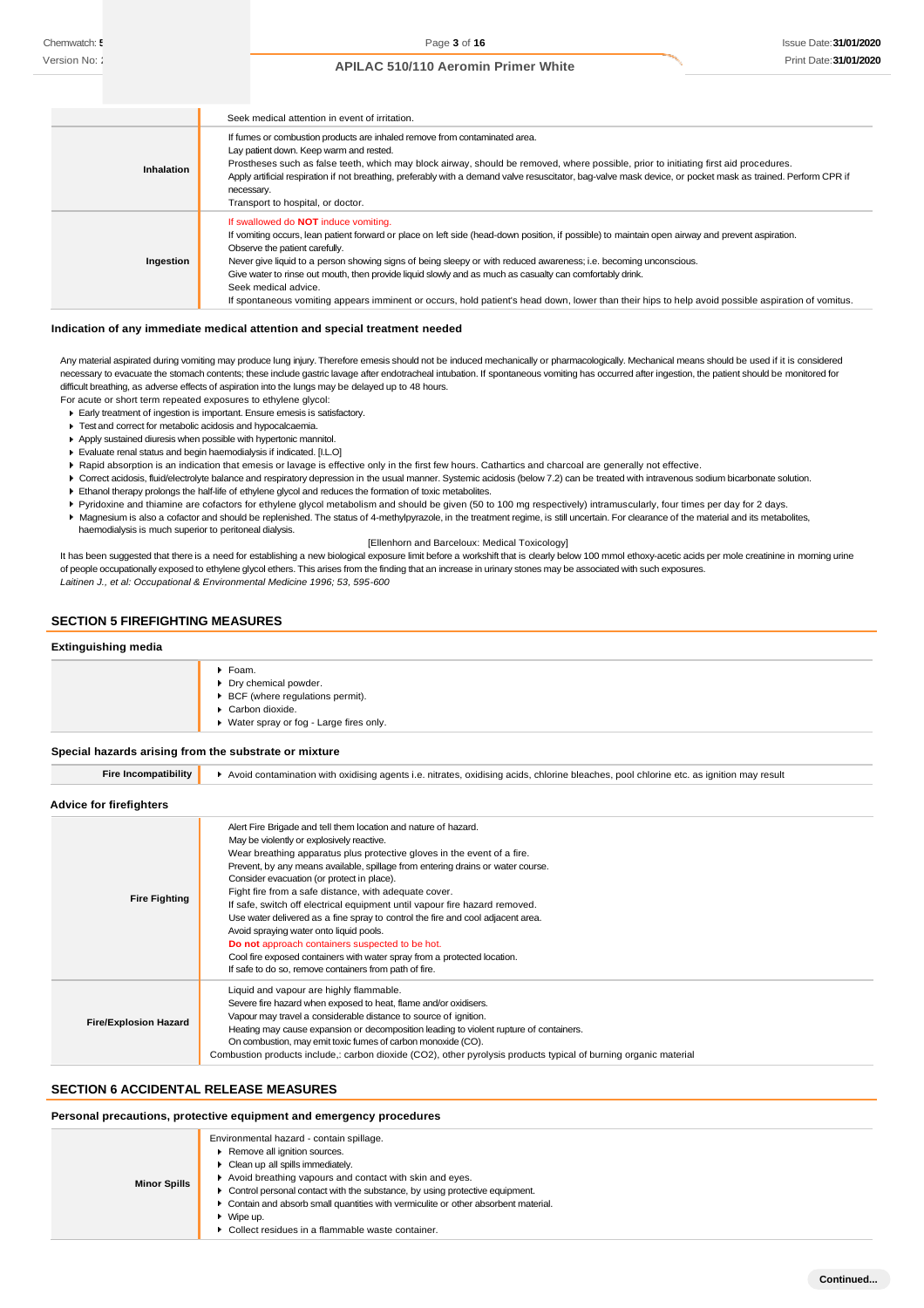|                     | Environmental hazard - contain spillage.                                          |
|---------------------|-----------------------------------------------------------------------------------|
|                     | Clear area of personnel and move upwind.                                          |
|                     | Alert Fire Brigade and tell them location and nature of hazard.                   |
|                     | • May be violently or explosively reactive.                                       |
|                     | ▶ Wear breathing apparatus plus protective gloves.                                |
|                     | ▶ Prevent, by any means available, spillage from entering drains or water course. |
|                     | Consider evacuation (or protect in place).                                        |
|                     | ▶ No smoking, naked lights or ignition sources.                                   |
|                     | $\blacktriangleright$ Increase ventilation.                                       |
| <b>Major Spills</b> | Stop leak if safe to do so.                                                       |
|                     | • Water spray or fog may be used to disperse /absorb vapour.                      |
|                     | Contain spill with sand, earth or vermiculite.                                    |
|                     | Use only spark-free shovels and explosion proof equipment.                        |
|                     | ▶ Collect recoverable product into labelled containers for recycling.             |
|                     | Absorb remaining product with sand, earth or vermiculite.                         |
|                     | Collect solid residues and seal in labelled drums for disposal.                   |
|                     | ▶ Wash area and prevent runoff into drains.                                       |
|                     | If contamination of drains or waterways occurs, advise emergency services.        |
|                     |                                                                                   |
|                     | Personal Protective Equipment advice is contained in Section 8 of the SDS.        |

## **SECTION 7 HANDLING AND STORAGE**

### **Precautions for safe handling**

| Safe handling     | Containers, even those that have been emptied, may contain explosive vapours.<br>Do NOT cut, drill, grind, weld or perform similar operations on or near containers.<br><b>DO NOT</b> allow clothing wet with material to stay in contact with skin<br>Avoid all personal contact, including inhalation.<br>Wear protective clothing when risk of exposure occurs.<br>Use in a well-ventilated area.<br>Prevent concentration in hollows and sumps.<br>DO NOT enter confined spaces until atmosphere has been checked.<br>Avoid smoking, naked lights, heat or ignition sources.<br>When handling, DO NOT eat, drink or smoke.<br>Vapour may ignite on pumping or pouring due to static electricity.<br><b>DO NOT</b> use plastic buckets.<br>Earth and secure metal containers when dispensing or pouring product.<br>Use spark-free tools when handling.<br>Avoid contact with incompatible materials.<br>Keep containers securely sealed.<br>Avoid physical damage to containers.<br>Always wash hands with soap and water after handling.<br>Work clothes should be laundered separately.<br>Use good occupational work practice.<br>Observe manufacturer's storage and handling recommendations contained within this MSDS. |
|-------------------|----------------------------------------------------------------------------------------------------------------------------------------------------------------------------------------------------------------------------------------------------------------------------------------------------------------------------------------------------------------------------------------------------------------------------------------------------------------------------------------------------------------------------------------------------------------------------------------------------------------------------------------------------------------------------------------------------------------------------------------------------------------------------------------------------------------------------------------------------------------------------------------------------------------------------------------------------------------------------------------------------------------------------------------------------------------------------------------------------------------------------------------------------------------------------------------------------------------------------------|
|                   | Atmosphere should be regularly checked against established exposure standards to ensure safe working conditions.                                                                                                                                                                                                                                                                                                                                                                                                                                                                                                                                                                                                                                                                                                                                                                                                                                                                                                                                                                                                                                                                                                                 |
| Other information | Store in original containers in approved flame-proof area.<br>No smoking, naked lights, heat or ignition sources.<br>DO NOT store in pits, depressions, basements or areas where vapours may be trapped.<br>Keep containers securely sealed.<br>Store away from incompatible materials in a cool, dry well ventilated area.<br>Protect containers against physical damage and check regularly for leaks.<br>Observe manufacturer's storage and handling recommendations contained within this MSDS.                                                                                                                                                                                                                                                                                                                                                                                                                                                                                                                                                                                                                                                                                                                              |

## **Conditions for safe storage, including any incompatibilities**

| Suitable container      | Packing as supplied by manufacturer.<br>Plastic containers may only be used if approved for flammable liquid.<br>Check that containers are clearly labelled and free from leaks.<br>For low viscosity materials (i): Drums and jerry cans must be of the non-removable head type. (ii): Where a can is to be used as an inner package, the can<br>must have a screwed enclosure.<br>For materials with a viscosity of at least 2680 cSt. (23 deg. C)<br>For manufactured product having a viscosity of at least 250 cSt. (23 deg. C)<br>Manufactured product that requires stirring before use and having a viscosity of at least 20 cSt (25 deg. C): (i) Removable head packaging; (ii) Cans with<br>friction closures and (iii) low pressure tubes and cartridges may be used.<br>Where combination packages are used, and the inner packages are of glass, there must be sufficient inert cushioning material in contact with inner and outer<br>packages<br>In addition, where inner packagings are glass and contain liquids of packing group I there must be sufficient inert absorbent to absorb any spillage, unless<br>the outer packaging is a close fitting moulded plastic box and the substances are not incompatible with the plastic. |
|-------------------------|------------------------------------------------------------------------------------------------------------------------------------------------------------------------------------------------------------------------------------------------------------------------------------------------------------------------------------------------------------------------------------------------------------------------------------------------------------------------------------------------------------------------------------------------------------------------------------------------------------------------------------------------------------------------------------------------------------------------------------------------------------------------------------------------------------------------------------------------------------------------------------------------------------------------------------------------------------------------------------------------------------------------------------------------------------------------------------------------------------------------------------------------------------------------------------------------------------------------------------------------------|
| Storage incompatibility | Vigorous reactions, sometimes amounting to explosions, can result from the contact between aromatic rings and strong oxidising agents.<br>Aromatics can react exothermically with bases and with diazo compounds.<br>Avoid reaction with oxidising agents<br>Avoid strong acids, bases.                                                                                                                                                                                                                                                                                                                                                                                                                                                                                                                                                                                                                                                                                                                                                                                                                                                                                                                                                              |

## **SECTION 8 EXPOSURE CONTROLS / PERSONAL PROTECTION**

#### **Control parameters**

## **OCCUPATIONAL EXPOSURE LIMITS (OEL)**

## **INGREDIENT DATA**

|--|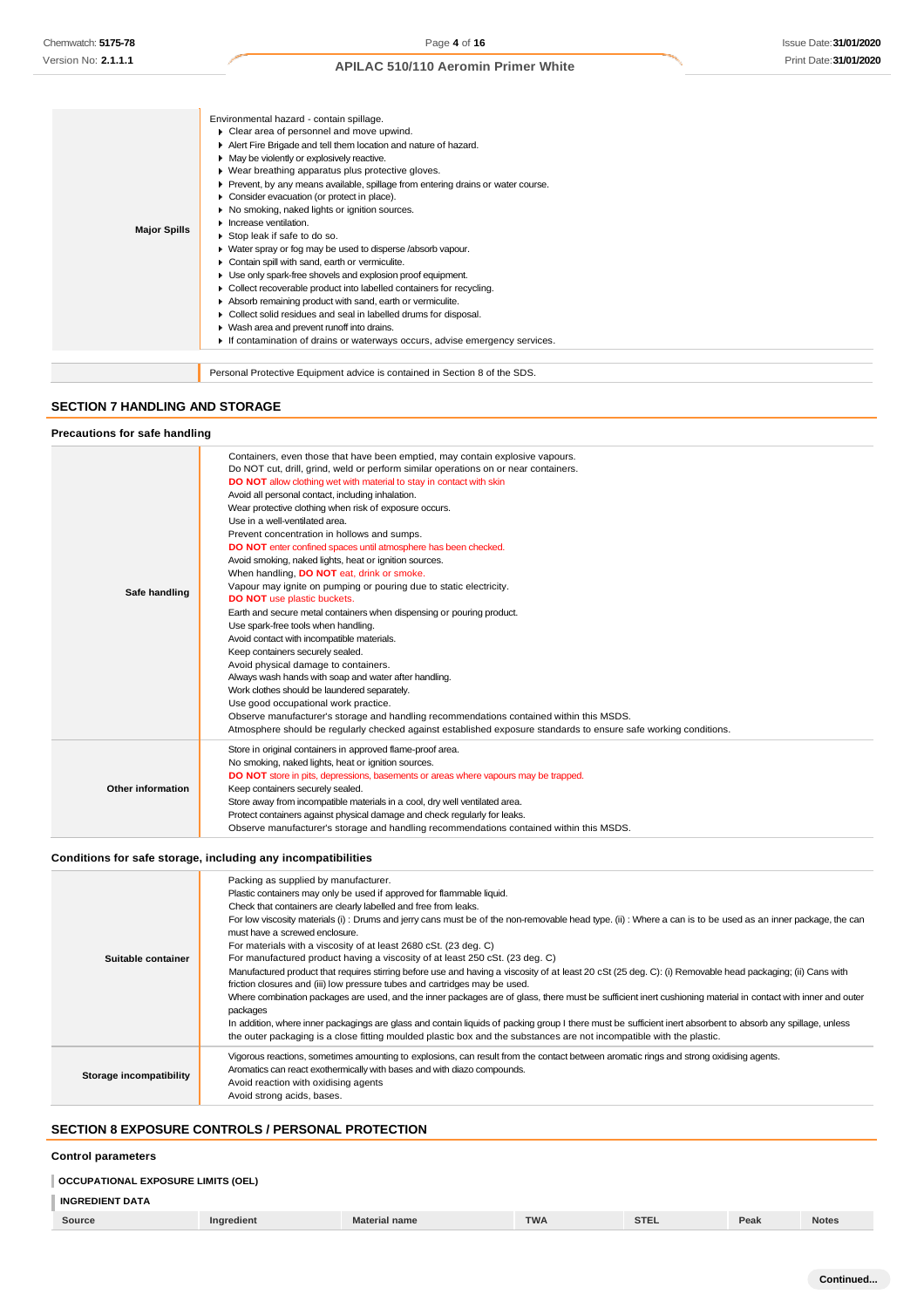| Singapore Permissible<br><b>Exposure Limits of Toxic</b><br><b>Substances</b> | n-butyl acetate                    | n-Butyl acetate                          | 713 mg/m3 / 150 ppm     | 200 mg/m3 / 950<br>ppm | Not<br>Available | Not<br>Available |
|-------------------------------------------------------------------------------|------------------------------------|------------------------------------------|-------------------------|------------------------|------------------|------------------|
| Singapore Permissible<br><b>Exposure Limits of Toxic</b><br>Substances        | toluene                            | Toluene (Toluol)                         | 188 mg/m3 / 50 ppm      | Not Available          | Not<br>Available | Not<br>Available |
| Singapore Permissible<br><b>Exposure Limits of Toxic</b><br><b>Substances</b> | ethyl acetate                      | Ethyl acetate                            | 1440 mg/m3 / 400<br>ppm | Not Available          | Not<br>Available | Not<br>Available |
| Singapore Permissible<br><b>Exposure Limits of Toxic</b><br>Substances        | ethylene glycol monobutyl<br>ether | 2-Butoxyethanol (EGBE)                   | 121 mg/m3 / 25 ppm      | Not Available          | Not<br>Available | Not<br>Available |
| Singapore Permissible<br><b>Exposure Limits of Toxic</b><br><b>Substances</b> | n-butanol                          | n-Butanol                                | Not Available           | 50 mg/m3 / 152 ppm     | Not<br>Available | Not<br>Available |
| Singapore Permissible<br><b>Exposure Limits of Toxic</b><br>Substances        | methyl ethyl ketone                | Methyl ethyl ketone (MEK,<br>2-Butanone) | 590 mg/m3 / 200 ppm     | 300 mg/m3 / 885<br>ppm | Not<br>Available | Not<br>Available |
| Singapore Permissible<br><b>Exposure Limits of Toxic</b><br><b>Substances</b> | dibutyl phthalate                  | Dibutyl phthalate                        | $5 \text{ mg/m}$ 3      | Not Available          | Not<br>Available | Not<br>Available |

## **EMERGENCY LIMITS**

| Ingredient                      | <b>Material name</b>                     | TEEL-1            | TEEL-2            | TEEL-3        |
|---------------------------------|------------------------------------------|-------------------|-------------------|---------------|
| n-butyl acetate                 | Butyl acetate, n-                        | Not Available     | Not Available     | Not Available |
| toluene                         | Toluene                                  | Not Available     | Not Available     | Not Available |
| ethyl acetate                   | Ethyl acetate                            | $400$ ppm         | $400$ ppm         | 10000 ppm     |
| ethylene glycol monobutyl ether | Butoxyethanol, 2-; (Glycol ether EB)     | 20 ppm            | 20 ppm            | 700 ppm       |
| n-butanol                       | Butyl alcohol, n-; (n-Butanol)           | 20 ppm            | 50 ppm            | 8000 ppm      |
| methyl ethyl ketone             | Butanone, 2-; (Methyl ethyl ketone; MEK) | Not Available     | Not Available     | Not Available |
| dibutyl phthalate               | Dibutyl phthalate                        | $15 \text{ mg/m}$ | $31 \text{ mg/m}$ | 9300 mg/m3    |

| Ingredient                      | <b>Original IDLH</b> | <b>Revised IDLH</b> |
|---------------------------------|----------------------|---------------------|
| n-butyl acetate                 | 10,000 ppm           | 1,700 [LEL] ppm     |
| toluene                         | 2,000 ppm            | 500 ppm             |
| ethyl acetate                   | 10,000 ppm           | 2,000 [LEL] ppm     |
| ethylene glycol monobutyl ether | 700 ppm              | 700 [Unch] ppm      |
| n-butanol                       | 8,000 ppm            | 1,400 [LEL] ppm     |
| methyl ethyl ketone             | 3,000 ppm            | 3,000 [Unch] ppm    |
| dibutyl phthalate               | $9,300$ mg/m $3$     | 4,000 mg/m3         |

## **Exposure controls**

|                                     | Engineering controls are used to remove a hazard or place a barrier between the worker and the hazard. Well-designed engineering controls can be highly<br>effective in protecting workers and will typically be independent of worker interactions to provide this high level of protection.<br>The basic types of engineering controls are:<br>Process controls which involve changing the way a job activity or process is done to reduce the risk.<br>Enclosure and/or isolation of emission source which keeps a selected hazard "physically" away from the worker and ventilation that strategically "adds" and<br>"removes" air in the work environment. Ventilation can remove or dilute an air contaminant if designed properly. The design of a ventilation system must match<br>the particular process and chemical or contaminant in use.<br>Employers may need to use multiple types of controls to prevent employee overexposure.<br>For flammable liquids and flammable gases, local exhaust ventilation or a process enclosure ventilation system may be required. Ventilation equipment should<br>be explosion-resistant.<br>Air contaminants generated in the workplace possess varying "escape" velocities which, in turn, determine the "capture velocities" of fresh circulating air<br>required to effectively remove the contaminant. |                                 |                                              |
|-------------------------------------|--------------------------------------------------------------------------------------------------------------------------------------------------------------------------------------------------------------------------------------------------------------------------------------------------------------------------------------------------------------------------------------------------------------------------------------------------------------------------------------------------------------------------------------------------------------------------------------------------------------------------------------------------------------------------------------------------------------------------------------------------------------------------------------------------------------------------------------------------------------------------------------------------------------------------------------------------------------------------------------------------------------------------------------------------------------------------------------------------------------------------------------------------------------------------------------------------------------------------------------------------------------------------------------------------------------------------------------------------------------|---------------------------------|----------------------------------------------|
|                                     | Type of Contaminant:                                                                                                                                                                                                                                                                                                                                                                                                                                                                                                                                                                                                                                                                                                                                                                                                                                                                                                                                                                                                                                                                                                                                                                                                                                                                                                                                         |                                 | Air Speed:                                   |
| Appropriate engineering<br>controls | solvent, vapours, degreasing etc., evaporating from tank (in still air).                                                                                                                                                                                                                                                                                                                                                                                                                                                                                                                                                                                                                                                                                                                                                                                                                                                                                                                                                                                                                                                                                                                                                                                                                                                                                     |                                 | $0.25 - 0.5$ m/s<br>$(50-100)$<br>$f/min.$ ) |
|                                     | aerosols, fumes from pouring operations, intermittent container filling, low speed conveyer transfers, welding, spray drift, plating acid fumes,<br>pickling (released at low velocity into zone of active generation)                                                                                                                                                                                                                                                                                                                                                                                                                                                                                                                                                                                                                                                                                                                                                                                                                                                                                                                                                                                                                                                                                                                                       |                                 | $0.5 - 1$ m/s<br>$(100 - 200)$<br>f/min.)    |
|                                     | direct spray, spray painting in shallow booths, drum filling, conveyer loading, crusher dusts, gas discharge (active generation into zone of<br>rapid air motion)                                                                                                                                                                                                                                                                                                                                                                                                                                                                                                                                                                                                                                                                                                                                                                                                                                                                                                                                                                                                                                                                                                                                                                                            |                                 | $1-2.5$ m/s<br>$(200 - 500)$<br>$f/min.$ )   |
|                                     | Within each range the appropriate value depends on:                                                                                                                                                                                                                                                                                                                                                                                                                                                                                                                                                                                                                                                                                                                                                                                                                                                                                                                                                                                                                                                                                                                                                                                                                                                                                                          |                                 |                                              |
|                                     | Lower end of the range                                                                                                                                                                                                                                                                                                                                                                                                                                                                                                                                                                                                                                                                                                                                                                                                                                                                                                                                                                                                                                                                                                                                                                                                                                                                                                                                       | Upper end of the range          |                                              |
|                                     | 1: Room air currents minimal or favourable to capture                                                                                                                                                                                                                                                                                                                                                                                                                                                                                                                                                                                                                                                                                                                                                                                                                                                                                                                                                                                                                                                                                                                                                                                                                                                                                                        | 1: Disturbing room air currents |                                              |
|                                     | 2: Contaminants of low toxicity or of nuisance value only.<br>2: Contaminants of high toxicity                                                                                                                                                                                                                                                                                                                                                                                                                                                                                                                                                                                                                                                                                                                                                                                                                                                                                                                                                                                                                                                                                                                                                                                                                                                               |                                 |                                              |
|                                     |                                                                                                                                                                                                                                                                                                                                                                                                                                                                                                                                                                                                                                                                                                                                                                                                                                                                                                                                                                                                                                                                                                                                                                                                                                                                                                                                                              |                                 |                                              |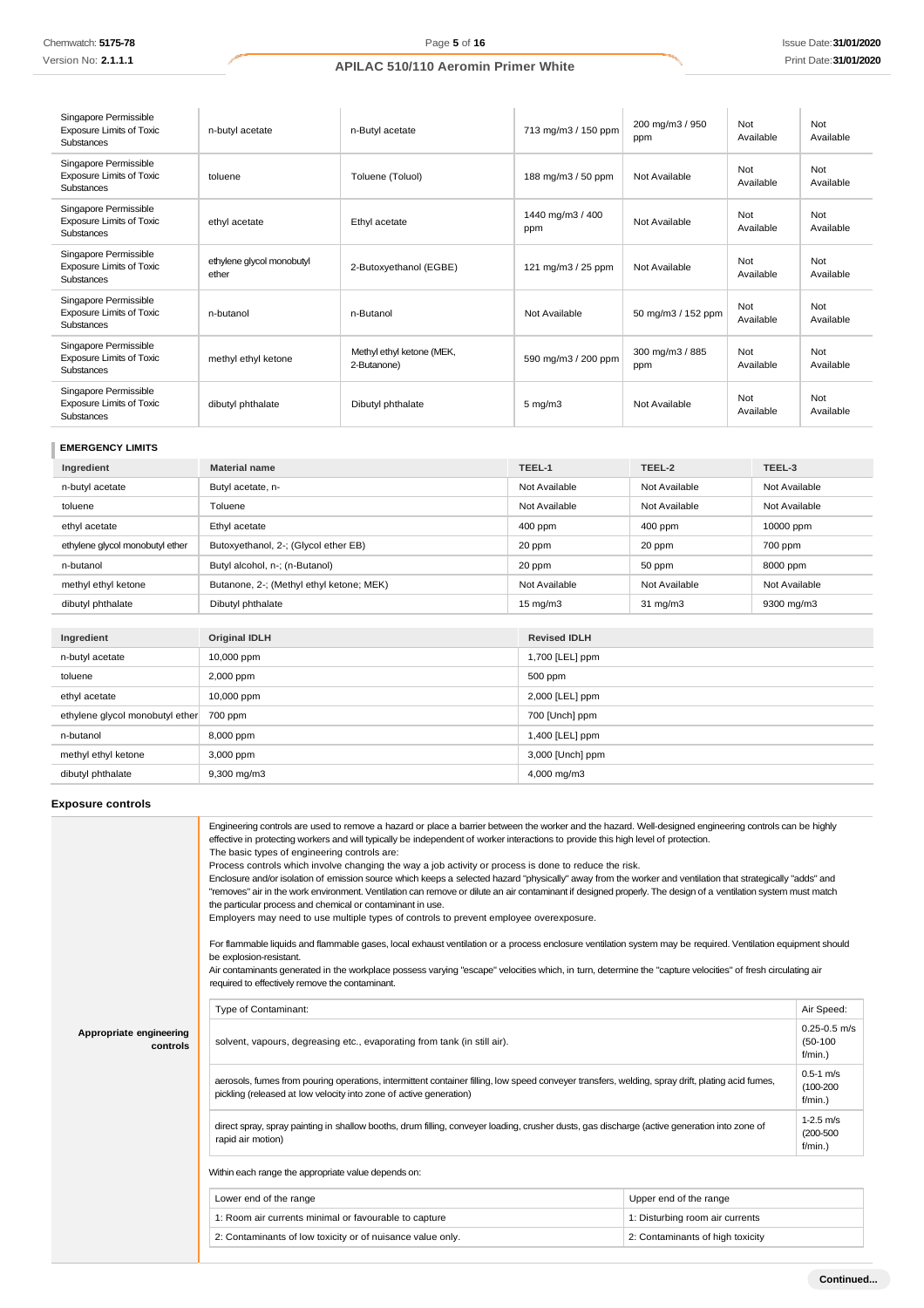|                              | 3: Intermittent, low production.                                                                                                                                                                                                                                                                                                                                                                                                                                                                                                                                                                                                                                                                                                                                                                                                                                                                                                                                                                                                                                                                                                                                                                                                                                                                                                                                                                                                                                                                                                                                                                                                                                                                                                                                                                                                                         | 3: High production, heavy use    |  |
|------------------------------|----------------------------------------------------------------------------------------------------------------------------------------------------------------------------------------------------------------------------------------------------------------------------------------------------------------------------------------------------------------------------------------------------------------------------------------------------------------------------------------------------------------------------------------------------------------------------------------------------------------------------------------------------------------------------------------------------------------------------------------------------------------------------------------------------------------------------------------------------------------------------------------------------------------------------------------------------------------------------------------------------------------------------------------------------------------------------------------------------------------------------------------------------------------------------------------------------------------------------------------------------------------------------------------------------------------------------------------------------------------------------------------------------------------------------------------------------------------------------------------------------------------------------------------------------------------------------------------------------------------------------------------------------------------------------------------------------------------------------------------------------------------------------------------------------------------------------------------------------------|----------------------------------|--|
|                              | 4: Large hood or large air mass in motion                                                                                                                                                                                                                                                                                                                                                                                                                                                                                                                                                                                                                                                                                                                                                                                                                                                                                                                                                                                                                                                                                                                                                                                                                                                                                                                                                                                                                                                                                                                                                                                                                                                                                                                                                                                                                | 4: Small hood-local control only |  |
|                              | Simple theory shows that air velocity falls rapidly with distance away from the opening of a simple extraction pipe. Velocity generally decreases with the square<br>of distance from the extraction point (in simple cases). Therefore the air speed at the extraction point should be adjusted, accordingly, after reference to<br>distance from the contaminating source. The air velocity at the extraction fan, for example, should be a minimum of 1-2 m/s (200-400 f/min.) for extraction of<br>solvents generated in a tank 2 meters distant from the extraction point. Other mechanical considerations, producing performance deficits within the extraction<br>apparatus, make it essential that theoretical air velocities are multiplied by factors of 10 or more when extraction systems are installed or used.                                                                                                                                                                                                                                                                                                                                                                                                                                                                                                                                                                                                                                                                                                                                                                                                                                                                                                                                                                                                                             |                                  |  |
| <b>Personal protection</b>   |                                                                                                                                                                                                                                                                                                                                                                                                                                                                                                                                                                                                                                                                                                                                                                                                                                                                                                                                                                                                                                                                                                                                                                                                                                                                                                                                                                                                                                                                                                                                                                                                                                                                                                                                                                                                                                                          |                                  |  |
| Eye and face protection      | Safety glasses with side shields.<br>Chemical goggles.<br>► Contact lenses may pose a special hazard; soft contact lenses may absorb and concentrate irritants. A written policy document, describing the wearing of<br>lenses or restrictions on use, should be created for each workplace or task. This should include a review of lens absorption and adsorption for the class of<br>chemicals in use and an account of injury experience. Medical and first-aid personnel should be trained in their removal and suitable equipment should be<br>readily available. In the event of chemical exposure, begin eye irrigation immediately and remove contact lens as soon as practicable. Lens should be removed<br>at the first signs of eye redness or irritation - lens should be removed in a clean environment only after workers have washed hands thoroughly. [CDC NIOSH<br>Current Intelligence Bulletin 59], [AS/NZS 1336 or national equivalent]                                                                                                                                                                                                                                                                                                                                                                                                                                                                                                                                                                                                                                                                                                                                                                                                                                                                                             |                                  |  |
| <b>Skin protection</b>       | See Hand protection below                                                                                                                                                                                                                                                                                                                                                                                                                                                                                                                                                                                                                                                                                                                                                                                                                                                                                                                                                                                                                                                                                                                                                                                                                                                                                                                                                                                                                                                                                                                                                                                                                                                                                                                                                                                                                                |                                  |  |
| <b>Hands/feet protection</b> | ▶ Wear chemical protective gloves, e.g. PVC.<br>▶ Wear safety footwear or safety gumboots, e.g. Rubber<br>The selection of suitable gloves does not only depend on the material, but also on further marks of quality which vary from manufacturer to manufacturer. Where<br>the chemical is a preparation of several substances, the resistance of the glove material can not be calculated in advance and has therefore to be checked prior<br>to the application.<br>The exact break through time for substances has to be obtained from the manufacturer of the protective gloves and has to be observed when making a final<br>choice.<br>Suitability and durability of glove type is dependent on usage. Important factors in the selection of gloves include:<br>Frequency and duration of contact,<br>• chemical resistance of glove material,<br>glove thickness and<br>$\bullet$ dexterity<br>Select gloves tested to a relevant standard (e.g. Europe EN 374, US F739, AS/NZS 2161.1 or national equivalent).<br>> When prolonged or frequently repeated contact may occur, a glove with a protection class of 5 or higher (breakthrough time greater than 240 minutes<br>according to EN 374, AS/NZS 2161.10.1 or national equivalent) is recommended.<br>> When only brief contact is expected, a glove with a protection class of 3 or higher (breakthrough time greater than 60 minutes according to EN 374, AS/NZS<br>2161.10.1 or national equivalent) is recommended.<br>► Some glove polymer types are less affected by movement and this should be taken into account when considering gloves for long-term use.<br>Contaminated gloves should be replaced.<br>Gloves must only be wom on clean hands. After using gloves, hands should be washed and dried thoroughly. Application of a non-perfumed moisturiser is<br>recommended. |                                  |  |
| <b>Body protection</b>       | See Other protection below                                                                                                                                                                                                                                                                                                                                                                                                                                                                                                                                                                                                                                                                                                                                                                                                                                                                                                                                                                                                                                                                                                                                                                                                                                                                                                                                                                                                                                                                                                                                                                                                                                                                                                                                                                                                                               |                                  |  |
| Other protectio <sub>n</sub> | • Overalls.<br>PVC Apron.<br>PVC protective suit may be required if exposure severe.<br>Eyewash unit.<br>Ensure there is ready access to a safety shower.<br>Some plastic personal protective equipment (PPE) (e.g. gloves, aprons, overshoes) are not recommended as they may produce static electricity.<br>For large scale or continuous use wear tight-weave non-static clothing (no metallic fasteners, cuffs or pockets).<br>Non sparking safety or conductive footwear should be considered. Conductive footwear describes a boot or shoe with a sole made from a conductive compound<br>chemically bound to the bottom components, for permanent control to electrically ground the foot an shall dissipate static electricity from the body to reduce the<br>possibility of ignition of volatile compounds. Electrical resistance must range between 0 to 500,000 ohms. Conductive shoes should be stored in lockers close<br>to the room in which they are worn. Personnel who have been issued conductive footwear should not wear them from their place of work to their homes and<br>return.                                                                                                                                                                                                                                                                                                                                                                                                                                                                                                                                                                                                                                                                                                                                                |                                  |  |
| <b>Thermal hazards</b>       | Not Available                                                                                                                                                                                                                                                                                                                                                                                                                                                                                                                                                                                                                                                                                                                                                                                                                                                                                                                                                                                                                                                                                                                                                                                                                                                                                                                                                                                                                                                                                                                                                                                                                                                                                                                                                                                                                                            |                                  |  |

### **Recommended material(s)**

**GLOVE SELECTION INDEX**

Glove selection is based on a modified presentation of the: *"***Forsberg Clothing Performance Index".**

The effect(s) of the following substance(s) are taken into account in the *computergenerated* selection:

APILAC 510/110 Aeromin Primer White

| <b>Material</b>       | CPI     |
|-----------------------|---------|
| ##ethyl               | acetate |
| PE/EVAL/PE            | A       |
| <b>BUTYL</b>          | C       |
| <b>BUTYL/NEOPRENE</b> | C       |
| CPE                   | C       |
| <b>HYPALON</b>        | C       |
| NAT+NEOPR+NITRILE     | C       |
| <b>NATURAL RUBBER</b> | C       |
| NATURAL+NEOPRENE      | C       |

### **Respiratory protection**

Type A Filter of sufficient capacity. (AS/NZS 1716 & 1715, EN 143:2000 & 149:2001, ANSI Z88 or national equivalent)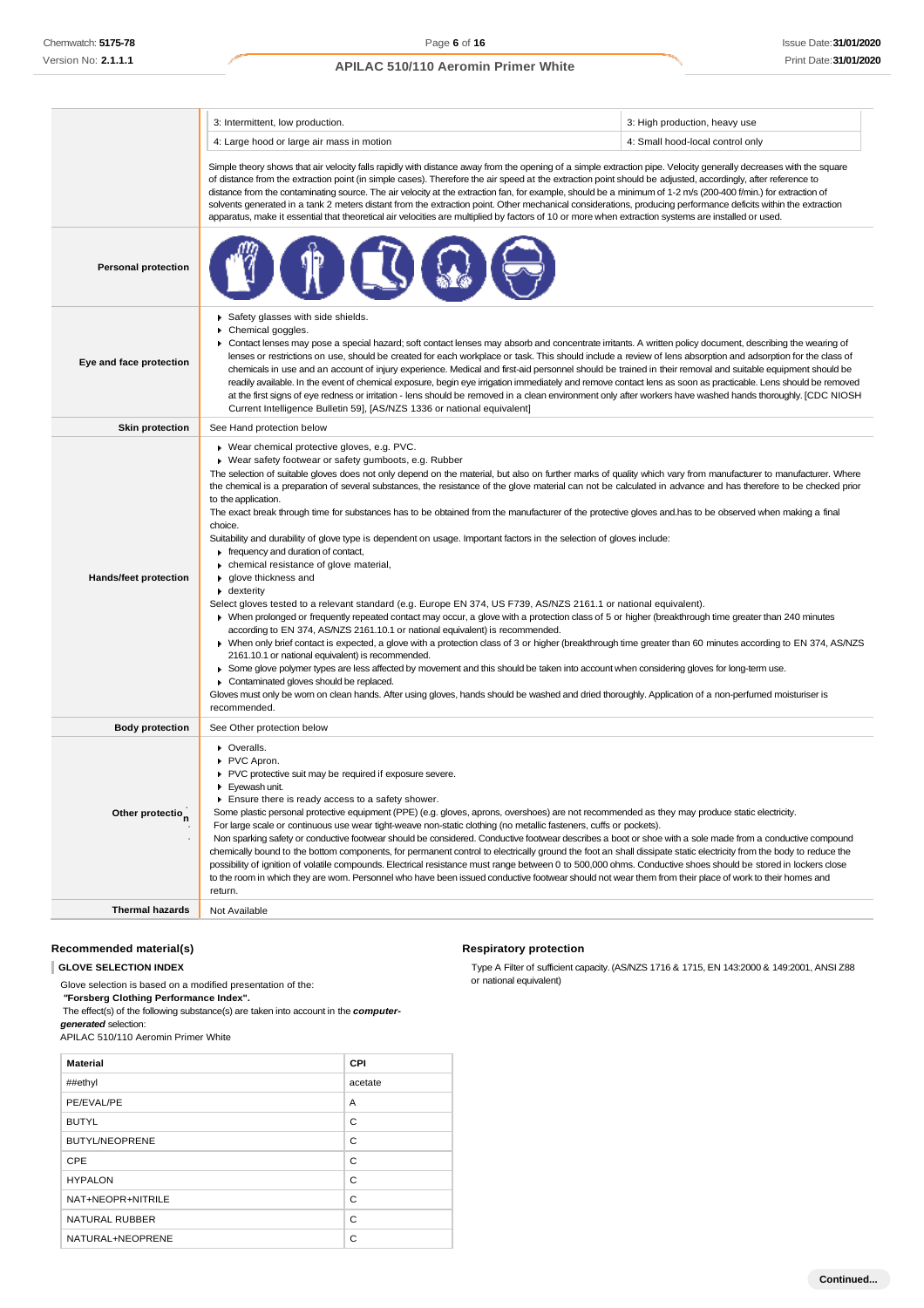| C         |
|-----------|
| С         |
| C         |
| C         |
| C         |
| C         |
| C         |
| C         |
| C         |
| C         |
| C         |
| C         |
| C         |
| C         |
| ether     |
| ketone    |
| phthalate |
|           |

Where the concentration of gas/particulates in the breathing zone, approaches or exceeds the "Exposure Standard" (or ES), respiratory protection is required. Degree of protection varies with both face-piece and Class of filter; the nature of protection varies with Type of filter.

| <b>Required Minimum</b><br><b>Protection Factor</b> | <b>Half-Face</b><br>Respirator | <b>Full-Face</b><br>Respirator | <b>Powered Air</b><br>Respirator |
|-----------------------------------------------------|--------------------------------|--------------------------------|----------------------------------|
| up to $10 \times ES$                                | A-AUS / Class 1                | -                              | A-PAPR-AUS /<br>Class 1          |
| up to $50 \times ES$                                | Air-line*                      | -                              | -                                |
| up to $100 \times ES$                               | -                              | $A-3$                          | -                                |
| $100 + x ES$                                        | -                              | Air-line**                     | -                                |

\* - Continuous-flow; \*\* - Continuous-flow or positive pressure demand A(All classes) = Organic vapours, B AUS or B1 = Acid gasses, B2 = Acid gas or hydrogen cyanide(HCN), B3 = Acid gas or hydrogen cyanide(HCN), E = Sulfur dioxide(SO2), G = Agricultural chemicals, K = Ammonia(NH3), Hg = Mercury, NO = Oxides of nitrogen, MB = Methyl bromide, AX = Low boiling point organic compounds(below 65 degC)

\* CPI - Chemwatch Performance Index

A: Best Selection

B: Satisfactory; may degrade after 4 hours continuous immersion

C: Poor to Dangerous Choice for other than short term immersion

**NOTE**: As a series of factors will influence the actual performance of the glove, a final selection must be based on detailed observation. -

\* Where the glove is to be used on a short term, casual or infrequent basis, factors such as "feel" or convenience (e.g. disposability), may dictate a choice of gloves which might otherwise be unsuitable following long-term or frequent use. A qualified practitioner should be consulted.

### **SECTION 9 PHYSICAL AND CHEMICAL PROPERTIES**

#### **Information on basic physical and chemical properties**

**Appearance** White highly flammable liquid with a characteristic odour; does not mix with water.

| <b>Physical state</b>                           | Liquid            | Relative density (Water = 1)                      | ~1.25          |
|-------------------------------------------------|-------------------|---------------------------------------------------|----------------|
| Odour                                           | Not Available     | <b>Partition coefficient</b><br>n-octanol / water | Not Available  |
| <b>Odour threshold</b>                          | Not Available     | Auto-ignition temperature<br>$(^{\circ}C)$        | Not Available  |
| pH (as supplied)                                | Not Applicable    | Decomposition<br>temperature                      | Not Available  |
| Melting point / freezing<br>point $(^{\circ}C)$ | Not Available     | Viscosity (cSt)                                   | 98-102 KU      |
| Initial boiling point and<br>boiling range (°C) | Not Available     | Molecular weight (g/mol)                          | Not Applicable |
| Flash point (°C)                                | 4                 | <b>Taste</b>                                      | Not Available  |
| <b>Evaporation rate</b>                         | Not Available     | <b>Explosive properties</b>                       | Not Available  |
| Flammability                                    | HIGHLY FLAMMABLE. | <b>Oxidising properties</b>                       | Not Available  |
| Upper Explosive Limit (%)                       | Not Available     | Surface Tension (dyn/cm or<br>$mN/m$ )            | Not Available  |
| Lower Explosive Limit (%)                       | Not Available     | <b>Volatile Component (%vol)</b>                  | 70-75          |
| Vapour pressure (kPa)                           | Not Available     | Gas group                                         | Not Available  |
| Solubility in water (g/L)                       | Immiscible        | pH as a solution (1%)                             | Not Applicable |
| Vapour density $(Air = 1)$                      | Not Available     | VOC g/L                                           | Not Available  |

## **SECTION 10 STABILITY AND REACTIVITY**

| Reactivity                                 | See section 7                                                                                                                    |
|--------------------------------------------|----------------------------------------------------------------------------------------------------------------------------------|
| <b>Chemical stability</b>                  | Unstable in the presence of incompatible materials.<br>Product is considered stable.<br>Hazardous polymerisation will not occur. |
| Possibility of hazardous<br>reactions      | ٠<br>See section 7                                                                                                               |
| <b>Conditions to avoid</b>                 | See section 7                                                                                                                    |
| Incompatible materials                     | See section 7                                                                                                                    |
| <b>Hazardous decomposition</b><br>products | See section 5                                                                                                                    |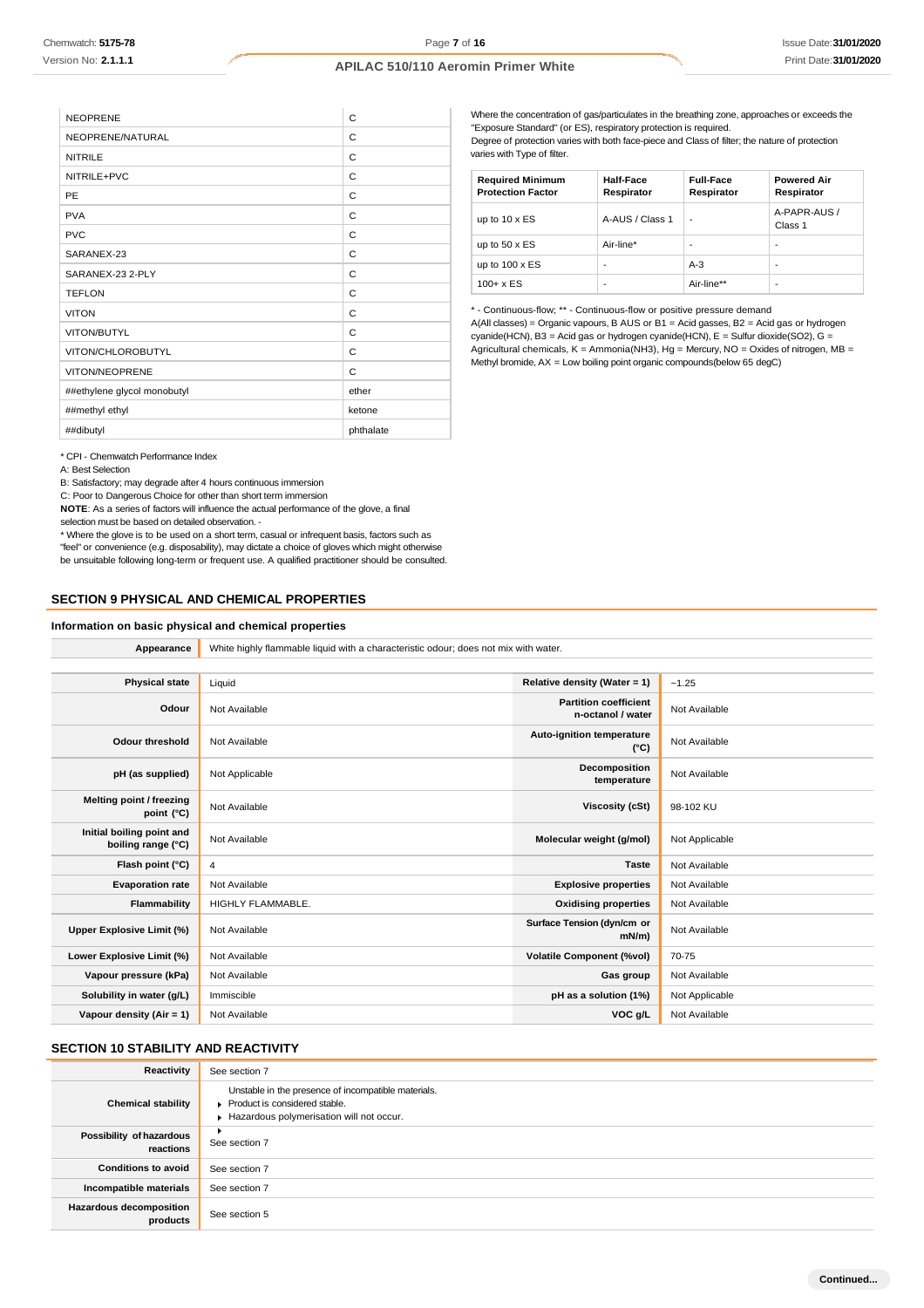## **SECTION 11 TOXICOLOGICAL INFORMATION**

## **Information on toxicological effects**

| <b>Inhaled</b>      | The material is not thought to produce respiratory irritation (as classified by EC Directives using animal models). Nevertheless inhalation of vapours, fumes or<br>aerosols, especially for prolonged periods, may produce respiratory discomfort and occasionally, distress.<br>Inhalation of vapours or aerosols (mists, fumes), generated by the material during the course of normal handling, may be damaging to the health of the<br>individual.                                                                                                                                                                                                                                                                                                                                                                                                                                                                                                                                                                                                                                                                                                                                                                                                                                                                                                                                                |
|---------------------|--------------------------------------------------------------------------------------------------------------------------------------------------------------------------------------------------------------------------------------------------------------------------------------------------------------------------------------------------------------------------------------------------------------------------------------------------------------------------------------------------------------------------------------------------------------------------------------------------------------------------------------------------------------------------------------------------------------------------------------------------------------------------------------------------------------------------------------------------------------------------------------------------------------------------------------------------------------------------------------------------------------------------------------------------------------------------------------------------------------------------------------------------------------------------------------------------------------------------------------------------------------------------------------------------------------------------------------------------------------------------------------------------------|
| Ingestion           | Swallowing of the liquid may cause aspiration into the lungs with the risk of chemical pneumonitis; serious consequences may result. (ICSC13733)<br>Accidental ingestion of the material may be damaging to the health of the individual.<br>The toxicity of phthalates is not excessive due to slow oral absorption and metabolism. Absorption is affected by fat in the diet. Repeated doses can cause<br>cumulative toxic effects, and symptoms include an enlarged liver which often reverses if exposure is maintained. Carbohydrate metabolism is disrupted, and<br>cholesterol and triglyceride levels in the blood falls. In rats, there is also strong evidence of withering of the testicles. Some phthalates can increase the effects<br>of antibiotics, thiamine (vitamin B1) and sulfonamides.                                                                                                                                                                                                                                                                                                                                                                                                                                                                                                                                                                                            |
| <b>Skin Contact</b> | This material can cause inflammation of the skin on contact in some persons.<br>The material may accentuate any pre-existing dermatitis condition<br>Skin contact with the material may damage the health of the individual; systemic effects may result following absorption.<br>Open cuts, abraded or irritated skin should not be exposed to this material<br>Entry into the blood-stream, through, for example, cuts, abrasions or lesions, may produce systemic injury with harmful effects. Examine the skin prior to the use<br>of the material and ensure that any external damage is suitably protected.                                                                                                                                                                                                                                                                                                                                                                                                                                                                                                                                                                                                                                                                                                                                                                                      |
| Eye                 | This material can cause eye irritation and damage in some persons.                                                                                                                                                                                                                                                                                                                                                                                                                                                                                                                                                                                                                                                                                                                                                                                                                                                                                                                                                                                                                                                                                                                                                                                                                                                                                                                                     |
| <b>Chronic</b>      | Harmful: danger of serious damage to health by prolonged exposure through inhalation.<br>This material can cause serious damage if one is exposed to it for long periods. It can be assumed that it contains a substance which can produce severe<br>defects.<br>Based on experience with animal studies, exposure to the material may result in toxic effects to the development of the foetus, at levels which do not cause<br>significant toxic effects to the mother.<br>Substance accumulation, in the human body, may occur and may cause some concern following repeated or long-term occupational exposure.<br>Based on experience with similar materials, there is a possibility that exposure to the material may reduce fertility in humans at levels which do not cause other<br>toxic effects.<br>Intentional abuse (glue sniffing) or occupational exposure to toluene can result in chronic habituation. Chronic abuse has caused inco-ordination, tremors of<br>the extremeties (due to widespread cerebrum withering), headache, abnormal speech, temporary memory loss, convulsions, coma, drowsiness, reduced colour<br>perception, blindness, nystagmus (rapid, involuntary eye movements), hearing loss leading to deafness and milddementia.<br>There has been some concern that this material can cause cancer or mutations but there is not enough data to make an assessment. |

|                                               | <b>TOXICITY</b>                                      | <b>IRRITATION</b>                  |
|-----------------------------------------------|------------------------------------------------------|------------------------------------|
| APILAC 510/110 Aeromin<br><b>Primer White</b> | Not Available                                        | Not Available                      |
|                                               | <b>TOXICITY</b>                                      | <b>IRRITATION</b>                  |
|                                               | Dermal (rabbit) LD50: >14080 mg/kg <sup>[1]</sup>    | * [PPG]                            |
|                                               | Inhalation (rat) LC50: 2000 ppm/4Hg <sup>[2]</sup>   | Eye (human): 300 mg                |
| n-butyl acetate                               | Inhalation (rat) LC50: 390 ppm/4h <sup>[2]</sup>     | Eye (rabbit): 20 mg (open)-SEVERE  |
|                                               | Oral (rat) LD50: 10736 mg/kg <sup>[1]</sup>          | Eye (rabbit): 20 mg/24h - moderate |
|                                               |                                                      | Skin (rabbit): 500 mg/24h-moderate |
|                                               | <b>TOXICITY</b>                                      | <b>IRRITATION</b>                  |
|                                               | Dermal (rabbit) LD50: 12124 mg/kg <sup>[2]</sup>     | Eye (rabbit): 2mg/24h - SEVERE     |
|                                               | Inhalation (rat) LC50: >26700 ppm/1hd <sup>[2]</sup> | Eye (rabbit):0.87 mg - mild        |
| toluene                                       | Inhalation (rat) LC50: 49 mg/L/4H <sup>[2]</sup>     | Eye (rabbit):100 mg/30sec - mild   |
|                                               | Oral (rat) LD50: 636 mg/kge <sup>[2]</sup>           | Skin (rabbit):20 mg/24h-moderate   |
|                                               |                                                      | Skin (rabbit):500 mg - moderate    |
|                                               |                                                      |                                    |
|                                               | <b>TOXICITY</b>                                      | <b>IRRITATION</b>                  |
|                                               | Dermal (rabbit) LD50: >18000 mg/kg <sup>[2]</sup>    | Eye (human): 400 ppm               |
|                                               | Inhalation (mouse) LC50: >18 mg/l4 $h^{[1]}$         |                                    |
|                                               | Inhalation (mouse) LC50: 33.5 mg/l2 h <sup>[1]</sup> |                                    |
|                                               | Inhalation (mouse) LC50: 45 mg/L/2H[2]               |                                    |
| ethyl acetate                                 | Inhalation (rat) LC50: >6000 ppm/6H $^{[2]}$         |                                    |
|                                               | Inhalation (rat) LC50: 1600 ppm/8h <sup>[2]</sup>    |                                    |
|                                               | Inhalation (rat) LC50: 200 mg/l1 h <sup>[1]</sup>    |                                    |
|                                               | Oral (rat) LD50: 10170 mg/kg <sup>[1]</sup>          |                                    |
|                                               | <b>TOXICITY</b>                                      | <b>IRRITATION</b>                  |
|                                               | dermal (rat) LD50: >2000 mg/kg <sup>[1]</sup>        | * [Union Carbide]                  |
| ethylene glycol monobutyl                     | Inhalation (rat) LC50: 450 ppm/4H[2]                 | Eye (rabbit): 100 mg SEVERE        |
| ether                                         | Oral (rat) LD50: 250 mg/kg <sup>[2]</sup>            | Eye (rabbit): 100 mg/24h-moderate  |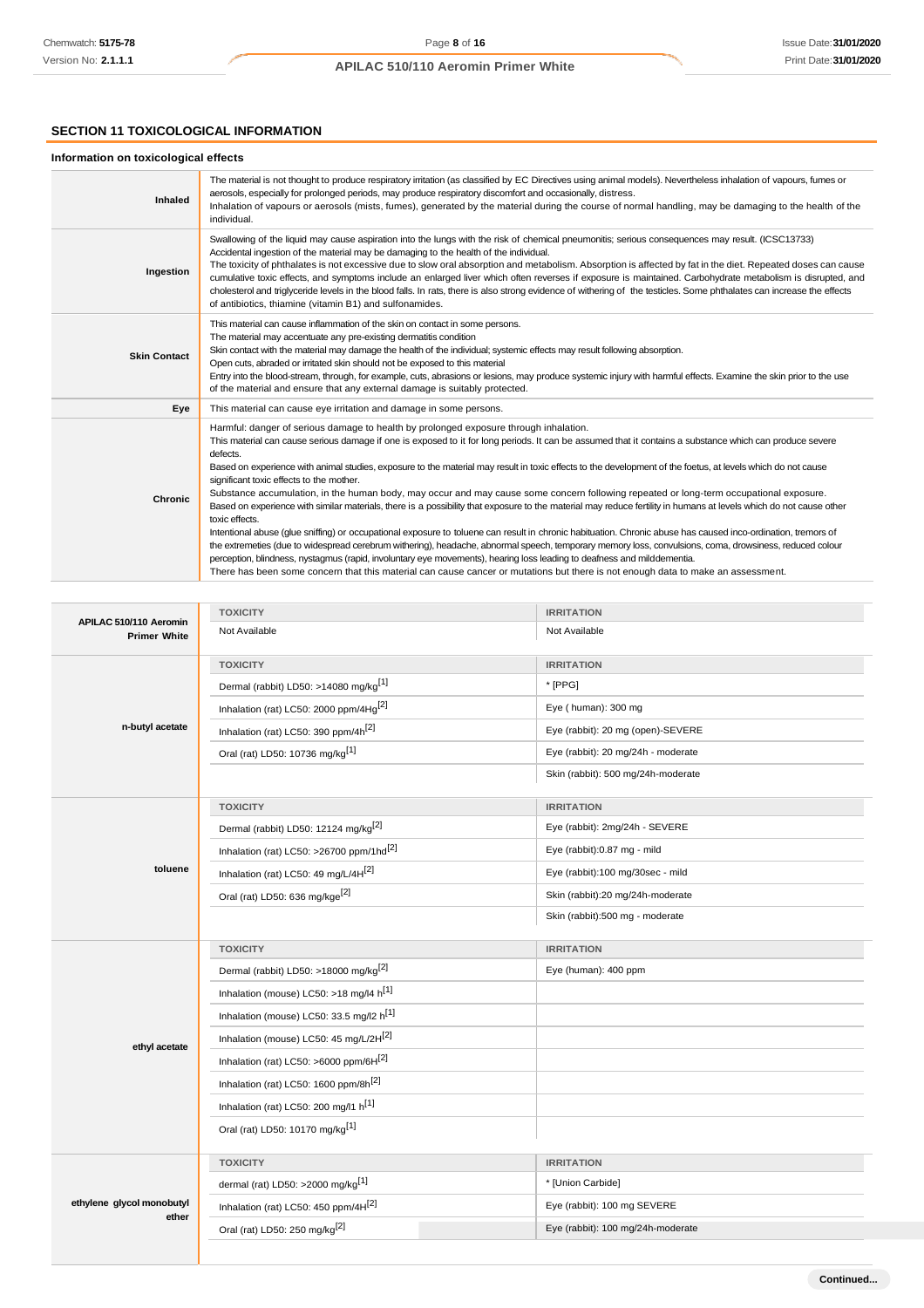|                        |                                                                                                                                                                                                                                                                                                                                                                                                                                                                                                                                                                                                                                                                                                                                                                                                                                                                                                                                                                                                                                                                                                                                                                                                                      | Skin (rabbit): 500 mg, open; mild  |  |
|------------------------|----------------------------------------------------------------------------------------------------------------------------------------------------------------------------------------------------------------------------------------------------------------------------------------------------------------------------------------------------------------------------------------------------------------------------------------------------------------------------------------------------------------------------------------------------------------------------------------------------------------------------------------------------------------------------------------------------------------------------------------------------------------------------------------------------------------------------------------------------------------------------------------------------------------------------------------------------------------------------------------------------------------------------------------------------------------------------------------------------------------------------------------------------------------------------------------------------------------------|------------------------------------|--|
|                        | <b>TOXICITY</b>                                                                                                                                                                                                                                                                                                                                                                                                                                                                                                                                                                                                                                                                                                                                                                                                                                                                                                                                                                                                                                                                                                                                                                                                      | <b>IRRITATION</b>                  |  |
|                        | Dermal (rabbit) LD50: 3434.4 mg/kg <sup>[1]</sup>                                                                                                                                                                                                                                                                                                                                                                                                                                                                                                                                                                                                                                                                                                                                                                                                                                                                                                                                                                                                                                                                                                                                                                    | Eye (human): 50 ppm - irritant     |  |
| n-butanol              | Inhalation (rat) LC50: 24 mg/L/4H <sup>[2]</sup>                                                                                                                                                                                                                                                                                                                                                                                                                                                                                                                                                                                                                                                                                                                                                                                                                                                                                                                                                                                                                                                                                                                                                                     | Eye (rabbit): 1.6 mg-SEVERE        |  |
|                        | Inhalation (rat) LC50: 8000 ppm/4hE[2]                                                                                                                                                                                                                                                                                                                                                                                                                                                                                                                                                                                                                                                                                                                                                                                                                                                                                                                                                                                                                                                                                                                                                                               | Eye (rabbit): 24 mg/24h-SEVERE     |  |
|                        | Oral (rat) LD50: 2292.3 mg/kg <sup>[1]</sup>                                                                                                                                                                                                                                                                                                                                                                                                                                                                                                                                                                                                                                                                                                                                                                                                                                                                                                                                                                                                                                                                                                                                                                         | Skin (rabbit): 405 mg/24h-moderate |  |
|                        | <b>TOXICITY</b>                                                                                                                                                                                                                                                                                                                                                                                                                                                                                                                                                                                                                                                                                                                                                                                                                                                                                                                                                                                                                                                                                                                                                                                                      | <b>IRRITATION</b>                  |  |
|                        | Dermal (rabbit) LD50: >8100 mg/kg <sup>[1]</sup>                                                                                                                                                                                                                                                                                                                                                                                                                                                                                                                                                                                                                                                                                                                                                                                                                                                                                                                                                                                                                                                                                                                                                                     | - mild                             |  |
|                        | Inhalation (rat) LC50: 23.5 mg/L/8H <sup>[2]</sup>                                                                                                                                                                                                                                                                                                                                                                                                                                                                                                                                                                                                                                                                                                                                                                                                                                                                                                                                                                                                                                                                                                                                                                   | Eye (human): 350 ppm -irritant     |  |
| methyl ethyl ketone    | Inhalation (rat) LC50: 50.1 mg/L/8 hr[2]                                                                                                                                                                                                                                                                                                                                                                                                                                                                                                                                                                                                                                                                                                                                                                                                                                                                                                                                                                                                                                                                                                                                                                             | Eye (rabbit): 80 mg - irritant     |  |
|                        | Oral (rat) LD50: 3474.9 mg/kg <sup>[1]</sup>                                                                                                                                                                                                                                                                                                                                                                                                                                                                                                                                                                                                                                                                                                                                                                                                                                                                                                                                                                                                                                                                                                                                                                         | Skin (rabbit): 402 mg/24 hr - mild |  |
|                        |                                                                                                                                                                                                                                                                                                                                                                                                                                                                                                                                                                                                                                                                                                                                                                                                                                                                                                                                                                                                                                                                                                                                                                                                                      | Skin (rabbit):13.78mg/24 hr open   |  |
|                        | <b>TOXICITY</b>                                                                                                                                                                                                                                                                                                                                                                                                                                                                                                                                                                                                                                                                                                                                                                                                                                                                                                                                                                                                                                                                                                                                                                                                      | <b>IRRITATION</b>                  |  |
|                        | Dermal (rabbit) LD50: >21000 mg/kg <sup>[2]</sup>                                                                                                                                                                                                                                                                                                                                                                                                                                                                                                                                                                                                                                                                                                                                                                                                                                                                                                                                                                                                                                                                                                                                                                    | Not Available                      |  |
| dibutyl phthalate      | Inhalation (mouse) LC50: 25 mg/L/2H[2]                                                                                                                                                                                                                                                                                                                                                                                                                                                                                                                                                                                                                                                                                                                                                                                                                                                                                                                                                                                                                                                                                                                                                                               |                                    |  |
|                        | Oral (rat) LD50: 6279 mg/kg <sup>[1]</sup>                                                                                                                                                                                                                                                                                                                                                                                                                                                                                                                                                                                                                                                                                                                                                                                                                                                                                                                                                                                                                                                                                                                                                                           |                                    |  |
| Legend:                | 1. Value obtained from Europe ECHA Registered Substances - Acute toxicity 2.* Value obtained from manufacturer's SDS. Unless otherwise specified data<br>extracted from RTECS - Register of Toxic Effect of chemical Substances                                                                                                                                                                                                                                                                                                                                                                                                                                                                                                                                                                                                                                                                                                                                                                                                                                                                                                                                                                                      |                                    |  |
|                        |                                                                                                                                                                                                                                                                                                                                                                                                                                                                                                                                                                                                                                                                                                                                                                                                                                                                                                                                                                                                                                                                                                                                                                                                                      |                                    |  |
| <b>N-BUTYL ACETATE</b> | The material may produce severe irritation to the eye causing pronounced inflammation. Repeated or prolonged exposure to irritants may produce<br>conjunctivitis.<br>The material may cause skin irritation after prolonged or repeated exposure and may produce on contact skin redness, swelling, the production of vesicles,<br>scaling and thickening of the skin.                                                                                                                                                                                                                                                                                                                                                                                                                                                                                                                                                                                                                                                                                                                                                                                                                                               |                                    |  |
|                        | scaling and thickening of the skin.<br>For toluene:<br><b>Acute Toxicity</b><br>Humans exposed to intermediate to high levels of toluene for short periods of time experience adverse central nervous system effects ranging from<br>headaches to intoxication, convulsions, narcosis, and death. Similar effects are observed in short-term animal studies.<br>Humans - Toluene ingestion or inhalation can result in severe central nervous system depression, and in large doses, can act as a narcotic. The<br>ingestion of about 60 mL resulted in fatal nervous system depression within 30 minutes in one reported case.<br>Constriction and necrosis of myocardial fibers, markedly swollen liver, congestion and haemorrhage of the lungs and acute tubular necrosis were found on<br>autopsy.<br>Central nervous system effects (headaches, dizziness, intoxication) and eye irritation occurred following inhalation exposure to 100 ppm toluene 6<br>hours/day for 4 days.<br>Exposure to 600 ppm for 8 hours resulted in the same and more serious symptoms including euphoria, dilated pupils, convulsions, and nausea. Exposure<br>to 10,000-30,000 ppm has been reported to cause narcosis and death |                                    |  |
|                        | Toluene can also strip the skin of lipids causing dermatitis<br>Animals - The initial effects are instability and incoordination, lachrymation and sniffles (respiratory exposure), followed by narcosis. Animals die of                                                                                                                                                                                                                                                                                                                                                                                                                                                                                                                                                                                                                                                                                                                                                                                                                                                                                                                                                                                             |                                    |  |
|                        | respiratory failure from severe nervous system depression. Cloudy swelling of the kidneys was reported in rats following inhalation exposure to 1600 ppm, 18-<br>20 hours/day for 3 days                                                                                                                                                                                                                                                                                                                                                                                                                                                                                                                                                                                                                                                                                                                                                                                                                                                                                                                                                                                                                             |                                    |  |
|                        | <b>Subchronic/Chronic Effects:</b><br>Repeat doses of toluene cause adverse central nervous system effects and can damage the upper respiratory system, the liver, and the kidney. Adverse                                                                                                                                                                                                                                                                                                                                                                                                                                                                                                                                                                                                                                                                                                                                                                                                                                                                                                                                                                                                                           |                                    |  |
|                        | effects occur as a result from both oral and the inhalation exposures. A reported lowest-observed-effect level in humans for adverse neurobehavioral effects                                                                                                                                                                                                                                                                                                                                                                                                                                                                                                                                                                                                                                                                                                                                                                                                                                                                                                                                                                                                                                                         |                                    |  |
|                        | is 88 ppm.<br>Humans - Chronic occupational exposure and incidences of toluene abuse have resulted in hepatomegaly and liver function changes. It has also resulted                                                                                                                                                                                                                                                                                                                                                                                                                                                                                                                                                                                                                                                                                                                                                                                                                                                                                                                                                                                                                                                  |                                    |  |
| <b>TOLUENE</b>         | in nephrotoxicity and, in one case, was a cardiac sensitiser and fatal cardiotoxin.<br>Neural and cerebellar dystrophy were reported in several cases of habitual "glue sniffing." An epidemiological study in France on workers chronically                                                                                                                                                                                                                                                                                                                                                                                                                                                                                                                                                                                                                                                                                                                                                                                                                                                                                                                                                                         |                                    |  |
|                        | exposed to toluene fumes reported leukopenia and neutropenia. Exposure levels were not given in the secondary reference; however, the average urinary<br>excretion of hippuric acid, a metabolite of toluene, was given as 4 g/L compared to a normal level of 0.6 g/L                                                                                                                                                                                                                                                                                                                                                                                                                                                                                                                                                                                                                                                                                                                                                                                                                                                                                                                                               |                                    |  |
|                        | Animals - The major target organs for the subchronic/chronic toxicity of toluene are the nervous system, liver, and kidney. Depressed immune response<br>has been reported in male mice given doses of 105 mg/kg/day for 28 days. Toluene in corn oil administered to F344 male and female rats by gavage 5<br>days/week for 13 weeks, induced prostration, hypoactivity, ataxia, piloerection, lachrymation, excess salivation, and body tremors at doses 2500 mg/kg. Liver,<br>kidney, and heart weights were also increased at this dose and histopathologic lesions were seen in the liver, kidneys, brain and urinary bladder. The<br>no-observed-adverse effect level (NOAEL) for the study was 312 mg/kg (223 mg/kg/day) and the lowest-observed-adverse effect level (LOAEL) for the                                                                                                                                                                                                                                                                                                                                                                                                                         |                                    |  |
|                        | study was 625 mg/kg (446 mg/kg/day).<br><b>Developmental/Reproductive Toxicity</b>                                                                                                                                                                                                                                                                                                                                                                                                                                                                                                                                                                                                                                                                                                                                                                                                                                                                                                                                                                                                                                                                                                                                   |                                    |  |
|                        | Exposures to high levels of toluene can result in adverse effects in the developing human foetus. Several studies have indicated that high levels of toluene<br>can also adversely effect the developing offspring in laboratory animals.                                                                                                                                                                                                                                                                                                                                                                                                                                                                                                                                                                                                                                                                                                                                                                                                                                                                                                                                                                            |                                    |  |
|                        | Humans - Variable growth, microcephaly, CNS dysfunction, attentional deficits, minor craniofacial and limb abnormalities, and developmental delay were<br>seen in three children exposed to toluene in utero as a result of maternal solvent abuse before and during pregnancy                                                                                                                                                                                                                                                                                                                                                                                                                                                                                                                                                                                                                                                                                                                                                                                                                                                                                                                                       |                                    |  |
|                        | Animals - Stemebral alterations, extra ribs, and missing tails were reported following treatment of rats with 1500 mg/m3 toluene 24 hours/day during days 9-<br>14 of gestation. Two of the dams died during the exposure. Another group of rats received 1000 mg/m3 8 hours/day during days 1-21 of gestation. No<br>matemal deaths or toxicity occurred, however, minor skeletal retardation was present in the exposed fetuses. CFLP Mice were exposed to 500 or 1500 mg/m3<br>toluene continuously during days 6-13 of pregnancy. All dams died at the high dose during the first 24 hours of exposure, however none died at 500 mg/m3.<br>Decreased foetal weight was reported, but there were no differences in the incidences of skeletal malformations or anomalies between the treated and control                                                                                                                                                                                                                                                                                                                                                                                                          |                                    |  |
|                        | offspring.<br>Absorption - Studies in humans and animals have demonstrated that toluene is readily absorbed via the lungs and the gastrointestinal tract. Absorption<br>through the skin is estimated at about 1% of that absorbed by the lungs when exposed to toluene vapor.<br>Dermal absorption is expected to be higher upon exposure to the liquid; however, exposure is limited by the rapid evaporation of toluene.                                                                                                                                                                                                                                                                                                                                                                                                                                                                                                                                                                                                                                                                                                                                                                                          |                                    |  |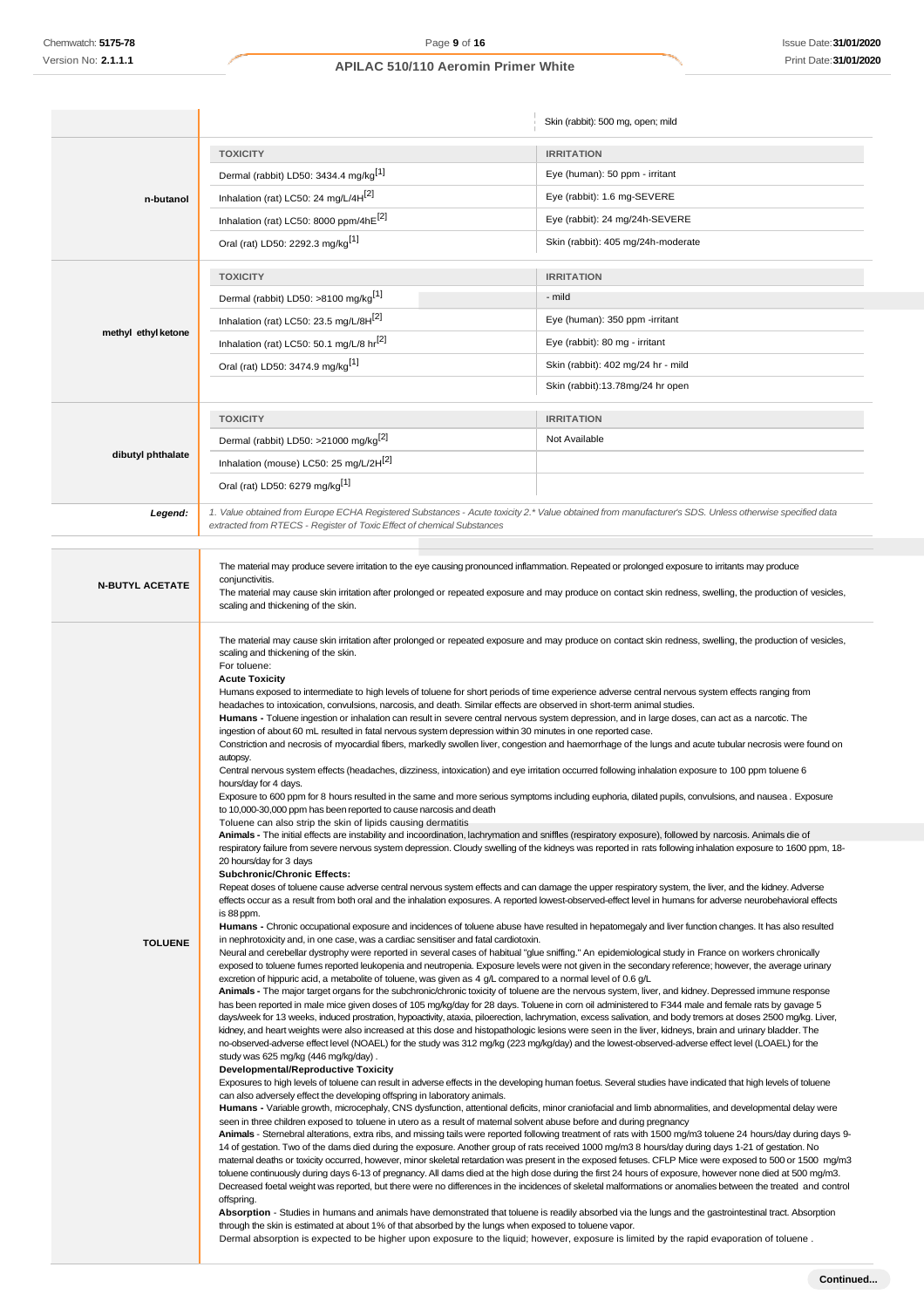**Distribution** - In studies with mice exposed to radiolabeled toluene by inhalation, high levels of radioactivity were present in body fat, bone marrow, spinal ves, spinal cord, and brain white matter. Lower levels of radioactivity were present in blood, kidney, and liver. Accumulation of toluene has generally been found in adipose tissue, other tissues with high fat content, and in highly vascularised tissues **Metabolism** - The metabolites of inhaled or ingested toluene include benzyl alcohol resulting from the hydroxylation of the methyl group. Further oxidation results in the formation of benzaldehyde and benzoic acid. The latter is conjugated with glycine to yield hippuric acid or reacted with glucuronic acid to form benzoyl glucuronide. o-cresol and p-cresol formed by ring hydroxylation are considered minor metabolites **Excretion -** Toluene is primarily (60-70%) excreted through the urine as hippuric acid. The excretion of benzoyl glucuronide accounts for 10-20%, and excretion of unchanged toluene through the lungs also accounts for 10-20%. Excretion of hippuric acid is usually complete within 24 hours after exposure. **ETHYLENE GLYCOL MONOBUTYL ETHER** The material may produce severe irritation to the eye causing pronounced inflammation. Repeated or prolonged exposure to irritants may produce conjunctivitis. The material may cause skin irritation after prolonged or repeated exposure and may produce on contact skin redness, swelling, the production of vesicles, scaling and thickening of the skin. For ethylene glycol monoalkyl ethers and their acetates (EGMAEs): Typical members of this category are ethylene glycol propylene ether (EGPE), ethylene glycol butyl ether (EGBE) and ethylene glycol hexyl ether (EGHE) and their acetates. EGMAEs are substrates for alcohol dehydrogenase isozyme ADH-3, which catalyzes the conversion of their terminal alcohols to aldehydes (which are transient metabolites). Further, rapid conversion of the aldehydes by aldehyde dehydrogenase produces alkoxyacetic acids, which are the predominant urinary metabolites of mono substituted glycol ethers. **Acute Toxicity:** Oral LD50 values in rats for all category members range from 739 (EGHE) to 3089 mg/kg bw (EGPE), with values increasing with decreasing molecular weight. Four to six hour acute inhalation toxicity studies were conducted for these chemicals in rats at the highest vapour concentrations practically achievable. Values range from LC0 > 85 ppm (508 mg/m3) for EGHE, LC50 > 400ppm (2620 mg/m3) for EGBEA to LC50 > 2132 ppm (9061 mg/m3) for EGPE. No lethality was observed for any of these materials under these conditions. Dermal LD50 values in rabbits range from 435 mg/kg bw (EGBE) to 1500 mg/kg bw (EGBEA). Overall these category members can be considered to be of low to moderate acute toxicity. All category members cause reversible irritation to skin and eyes, with EGBEA less irritating and EGHE more irritating than the other category members. EGPE and EGBE are not sensitisers in experimental animals or humans. Signs of acute toxicity in rats, mice and rabbits are consistent with haemolysis (with the exception of EGHE) and non-specific CNS depression typical of organic solvents in general. Alkoxyacetic acid metabolites, propoxyacetic acid (PAA) and butoxyacetic acid (BAA), are responsible for the red blood cell hemolysis. Signs of toxicity in humans deliberately ingesting cleaning fluids containing 9-22% EGBE are similar to those of rats, with the exception of haemolysis. Although decreased blood haemoglobin and/or haemoglobinuria were observed in some of the human cases, it is not clear if this was due to haemolysis or haemodilution as a result of administration of large volumes of fluid. Red blood cells of humans are many-fold more resistant to toxicity from EGPE and EGBE *in vitro* than those of rats. **Repeat dose toxicity:** The fact that the NOAEL for repeated dose toxicity of EGBE is less than that of EGPE is consistent with red blood cells being more sensitive to EGBE than EGPE. Blood from mice, rats, hamsters, rabbits and baboons were sensitive to the effects of BAA *in vitro* and displayed similar responses, which included erythrocyte swelling (increased haematocrit and mean corpuscular hemoglobin), followed by hemolysis. Blood from humans, pigs, dogs, cats, and guinea pigs was less sensitive to haemolysis by BAA *in vitro*. **Mutagenicity:** In the absence and presence of metabolic activation, EGBE tested negative for mutagenicity in Ames tests conducted in *S. typhimurium* strains TA97, TA98, TA100, TA1535 and TA1537 and EGHE tested negative in strains TA98, TA100, TA1535, TA1537 and TA1538. *In vitro* cytogenicity and sister chromatid exchange assays with EGBE and EGHE in Chinese Hamster Ovary Cells with and without metabolic activation and in vivo micronucleus tests with EGBE in rats and mice were negative, indicating that these glycol ethers are not genotoxic. **Carcinogenicity:** In a 2-year inhalation chronic toxicity and carcinogenicity study with EGBE in rats and mice a significant increase in the incidence of liver haemangiosarcomas was seen in male mice and forestomach tumours in female mice. It was decided that based on the mode of action data available there was no significant hazard for humancarcinogenicity Reproductive and developmental toxicity. The results of reproductive and developmental toxicity studies indicate that the glycol ethers in this category are not selectively toxic to the reproductive system or developing fetus, developmental toxicity is secondary to maternal toxicity. The repeated dose toxicity studies in which reproductive organs were examined indicate that the members of this category are not associated with toxicity to reproductive organs (including the testes). Results of the developmental toxicity studies conducted via inhalation exposures during gestation periods on EGPE (rabbits -125, 250, 500 ppm or 531, 1062, or 2125 mg/m3 and rats - 100, 200, 300, 400 ppm or 425, 850, 1275, or 1700 mg/m3), EGBE (rat and rabbit - 25, 50, 100, 200 ppm or 121, 241, 483, or 966 mg/m3), and EGHE (rat and rabbit - 20.8, 41.4, 79.2 ppm or 124, 248, or 474 mg/m3) indicate that the members of the category are not teratogenic. The NOAELs for developmental toxicity are greater than 500 ppm or 2125 mg/m3 (rabbit-EGPE), 100 ppm or 425 mg/m3 (rat-EGPE), 50 ppm or 241 mg/m3 (rat EGBE) and 100 ppm or 483 mg/m3 (rabbit EGBE) and greater than 79.2 ppm or 474 mg/m3 (rat and rabbit-EGHE). Exposure of pregnant rats to ethylene glycol monobutyl ether (2-butoxyethanol) at 100 ppm or rabbits at 200 ppm during organogenesis resulted in maternal toxicity and embryotoxicity including a decreased number of viable implantations per litter. Slight foetoxicity in the form of poorly ossified or unossified skeletal elements was also apparent in rats. Teratogenic effects were not observed in other species. At least one researcher has stated that the reproductive effects were less than that of other monoalkyl ethers of ethylene glycol. Chronic exposure may cause anaemia, macrocytosis, abnormally large red cells and abnormal red cell fragility. Exposure of male and female rats and mice for 14 weeks to 2 years produced a regenerative haemolytic anaemia and subsequent effects on the haemopoietic system in rats and mice. In addition, 2-butoxyethanol exposures caused increases in the incidence of neoplasms and nonneoplastic lesions (1). The occurrence of the anaemia was concentration-dependent and more pronounced in rats and females. In this study it wasproposed that 2-butoxyethanol at concentrations of 500 ppm and greater produced an acute disseminated thrombosis and bone infarction in male and female rats as a result of severe acute haemolysis and reduced deformability of erythrocytes or through anoxic damage to endothelial cells that compromise blood flow. In twoyear studies, 2-butoxyethanol continued to affect circulating erythroid mass, inducing a responsive anaemia. Rats showed a marginal increase in the incidence of benign or malignant pheochromocytomas (combined) of the adrenal gland. In mice, 2-butoxyethanol exposure resulted in a concentration dependent increase in the incidence of squamous cell papilloma or carcinoma of the forestomach. It was hypothesised that exposure-induced irritation produced inflammatory and hyperplastic effects in the forestomach and that the neoplasia were associated with a continuation of the injury/ degeneration process. Exposure also produced a concentration -dependent increase in the incidence of haemangiosarcoma of the liver of male mice and hepatocellular carcinoma. 1: NTP Toxicology Program Technical report Series 484, March 2000. For ethylene glycol: Ethylene glycol is quickly and extensively absorbed through the gastrointestinal tract. Limited information suggests that it is also absorbed through the respiratory tract; dermal absorption is apparently slow. Following absorption, ethylene glycol is distributed throughout the body according to total body water. In most mammalian species, including humans, ethylene glycol is initially metabolised by alcohol. dehydrogenase to form glycolaldehyde, which is rapidly converted to glycolic acid and glyoxal by aldehyde oxidase and aldehyde dehydrogenase. These metabolites are oxidised to glyoxylate; glyoxylate may be further metabolised to formic acid, oxalic acid, and glycine. Breakdown of both glycine and formic acid can generate CO2, which is one of the major elimination products of ethylene glycol. In addition to exhaled CO2, ethylene glycol is eliminated in the urine as both the parent compound and glycolic acid. Elimination of ethylene glycol from the plasma in both humans and laboratory animals is rapid after oral exposure; elimination half-lives are in the range of 1-4 hours in most species tested. Respiratory Effects. Respiratory system involvement occurs 12-24 hours after ingestion of sufficient amounts of ethylene glycol and is considered to be part of a second stage in ethylene glycol poisoning The symptoms include hyperventilation, shallow rapid breathing, and generalized pulmonary edema with calcium oxalate crystals occasionally present in the lung parenchyma. Respiratory system involvement appears to be dose-dependent and occurs concomitantly with cardiovascular changes. Pulmonary infiltrates and other changes compatible with adult respiratory distress syndrome (ARDS) may characterise the second stage of ethylene glycol poisoning Pulmonary oedema can be secondary to cardiac failure, ARDS, or aspiration of gastric contents. Symptoms related to acidosis such as hyperpnea and tachypnea are frequently observed; however, major respiratory morbidities such as pulmonary edema and bronchopneumonia are relatively rare and usually only observed with extreme poisoning (e.g., in only 5 of 36 severely poisoned

**Cardiovascular Effects.** Cardiovascular system involvement in humans occurs at the same time as respiratory system involvement, during the second

cases).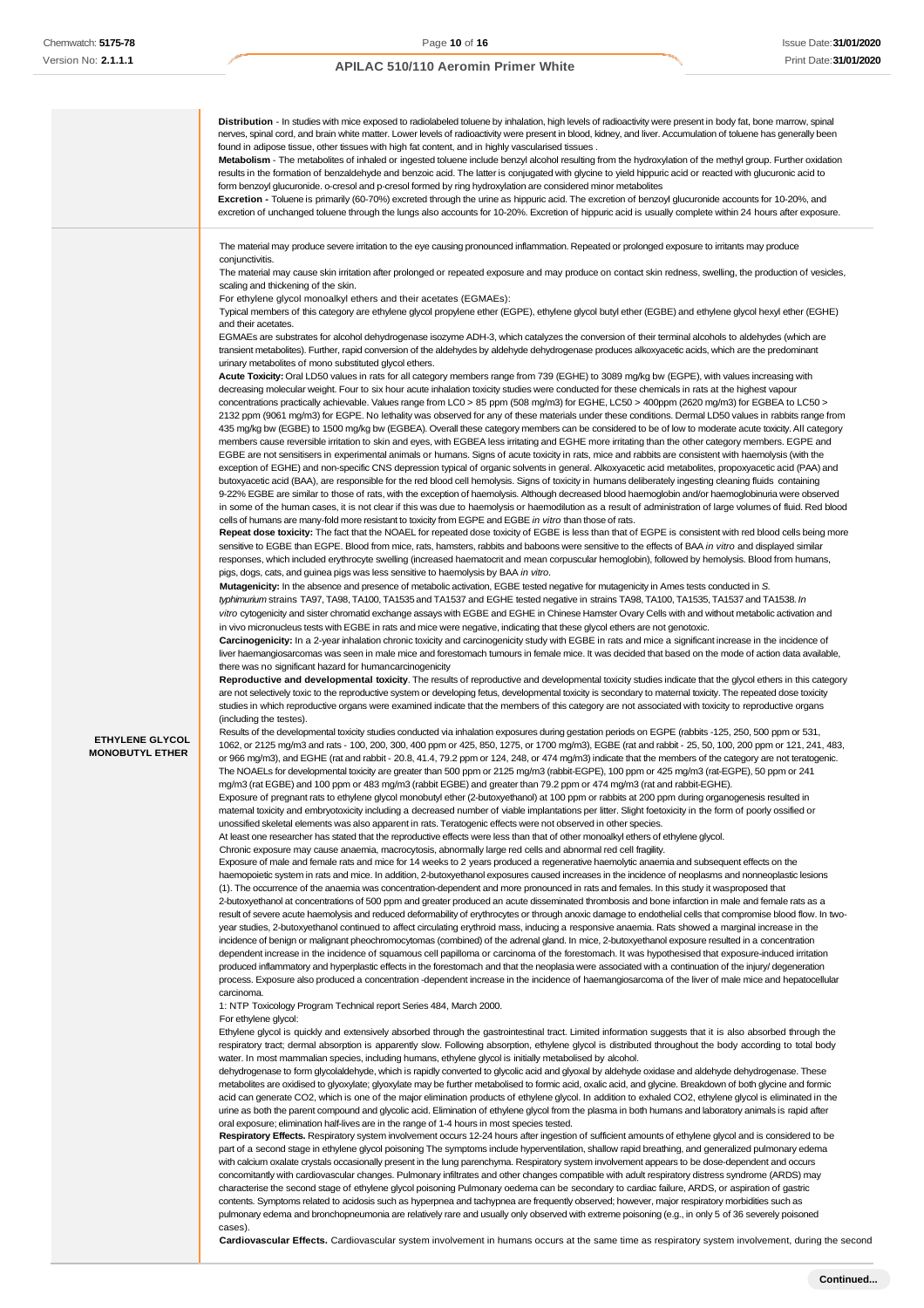phase of oral ethylene glycol poisoning, which is 12- 24 hours after acute exposure. The symptoms of cardiac involvement include tachycardia, ventricular gallop and cardiac enlargement. Ingestion of ethylene glycol may also cause hypertension or hypotension, which may progress to cardiogenic shock. Myocarditis has been observed at autopsy in cases of people who died following acute ingestion of ethylene glycol. As in the case of respiratory effects, cardiovascular involvement occurs with ingestion of relatively high doses of ethylene glycol.

Nevertheless, circulatory disturbances are a rare occurrence, having been reported in only 8 of 36 severely poisoned cases.Therefore, it appears that acute exposure to high levels of ethylene glycol can cause serious cardiovascular effects in humans. The effects of a long-term, low-dose exposure are unknown.

**Gastrointestinal Effects.** Nausea, vomiting with or without blood, pyrosis, and abdominal cramping and pain are common early effects of acute ethylene glycol ingestion. Acute effects of ethylene glycol ingestion in one patient included intermittent diarrhea and abdominal pain, which were attributed to mild colonic ischaemia; severe abdominal pain secondary to colonic stricture and perforation developed 3 months after ingestion, and histology of the resected colon showed birefringent crystals highly suggestive of oxalate deposition.

**Musculoskeletal Effects.** Reported musculoskeletal effects in cases of acute ethylene glycol poisoning have included diffuse muscle tenderness and myalgias associated with elevated serum creatinine phosphokinase levels, and myoclonic jerks and tetanic contractions associated with hypocalcaemia. **Hepatic Effects.** Central hydropic or fatty degeneration, parenchymal necrosis, and calcium oxalate crystals in the liver have been observed at autopsy in cases of people who died following acute ingestion of ethylene glycol.

**Renal Effects.** Adverse renal effects after ethylene glycol ingestion in humans can be observed during the third stage of ethylene glycol toxicity 24-72 hours after acute exposure. The hallmark of renal toxicity is the presence of birefringent calcium oxalate monohydrate crystals deposited in renal tubules and their presence in urine after ingestion of relatively high amounts of ethylene glycol. Other signs of nephrotoxicity can include tubular cell degeneration and necrosis and tubular interstitial inflammation. If untreated, the degree of renal damage caused by high doses of ethylene glycol progresses and leads to haematuria, proteinuria, decreased renal function, oliguria, anuria , and ultimately renal failure. These changes in the kidney are linked to acute tubular necrosis but normal or near normal renal function can return with adequate supportive therapy.

**Metabolic Effects.** One of the major adverse effects following acute oral exposure of humans to ethylene glycol involves metabolic changes. These changes occur as early as 12 hours after ethylene glycol exposure. Ethylene glycol intoxication is accompanied by metabolic acidosis which is manifested by decreased pH and bicarbonate content of serum and other bodily fluids caused by accumulation of excess glycolic acid. Other characteristic metabolic effects of ethylene glycol poisoning are increased serum anion gap, increased osmolal gap, and hypocalcaemia. Serum anion gap is calculated from concentrations of sodium, chloride, and bicarbonate, is normally 12-16 mM, and is typically elevated after ethylene glycol ingestion due to increases in unmeasured metabolite anions (mainlyglycolate).

**Neurological Effects:** Adverse neurological reactions are among the first symptoms to appear in humans after ethylene glycol ingestion. These early neurotoxic effects are also the only symptoms attributed to unmetabolised ethylene glycol. Together with metabolic changes, they occur during the period of 30 minutes to 12 hours after exposure and are considered to be part of the first stage in ethylene glycol intoxication. In cases of acute intoxication, in which a large amount of ethylene glycol is ingested over a very short time period, there is a progression of neurological manifestations which, if not treated, may lead to generalized seizures and coma. Ataxia, slurred speech, confusion, and somnolence are common during the initial phase of ethylene glycol intoxication as are irritation, restlessness, and disorientation. Cerebral edema and crystalline deposits of calcium oxalate in the walls of small blood vessels in the brain were found at autopsy in people who died after acute ethylene glycol ingestion.

Effects on cranial nerves appear late (generally 5-20 days post-ingestion), are relatively rare, and according to some investigators constitute a fourth, late cerebral phase in ethylene glycol intoxication. Clinical manifestations of the cranial neuropathy commonly involve lower motor neurons of the facial and bulbar nerves and are reversible over many months.

Reproductive Effects: Reproductive function after intermediate-duration oral exposure to ethylene glycol has been tested in three multi-generation studies (one in rats and two in mice) and several shorter studies (15-20 days in rats and mice). In these studies, effects on fertility, foetal viability, and male reproductive organs were observed in mice, while the only effect in rats was an increase in gestational duration.

**Developmental Effects:** The developmental toxicity of ethylene glycol has been assessed in several acute-duration studies using mice, rats, and rabbits. Available studies indicate that malformations, especially skeletal malformations occur in both mice and rats exposed during gestation; mice are apparently more sensitive to the developmental effects of ethylene glycol. Other evidence of embyrotoxicity in laboratory animals exposed to ethylene glycol exposure includes reduction in foetal body weight.

**Cancer:** No studies were located regarding cancer effects in humans or animals after dermal exposure to ethylene glycol.

**Genotoxic Effects**: Studies in humans have not addressed the genotoxic effects of ethylene glycol. However, available *in vivo* and *in vitro* laboratory studies provide consistently negative genotoxicity results for ethylene glycol.

NOTE: Changes in kidney, liver, spleen and lungs are observed in animals exposed to high concentrations of this substance by all routes. \*\* ASCC (NZ) SDS

Asthma-like symptoms may continue for months or even years after exposure to the material ceases. This may be due to a non-allergenic condition known as reactive airways dysfunction syndrome (RADS) which can occur following exposure to high levels of highly irritating compound. Key criteria for the diagnosis of RADS include the absence of preceding respiratory disease, in a non-atopic individual, with abrupt onset of persistent asthma-like symptoms within minutes to hours of a documented exposure to the irritant. A reversible airflow pattern, on spirometry, with the presence of moderate to severe bronchial hyperreactivity on methacholine challenge testing and the lack of minimal lymphocytic inflammation, without eosinophilia, have also been included in the criteria for diagnosis of RADS. RADS (or asthma) following an irritating inhalation is an infrequent disorder with rates related to the concentration of and duration of exposure to the irritating substance. Industrial bronchitis, on the other hand, is a disorder that occurs as result of exposure due to high concentrations of irritating substance (often particulate in nature) and is completely reversible after exposure ceases. The disorder is characterised by dyspnea, cough and mucusproduction.

The material may produce severe irritation to the eye causing pronounced inflammation. Repeated or prolonged exposure to irritants may produce conjunctivitis.

The material may cause skin irritation after prolonged or repeated exposure and may produce on contact skin redness, swelling, the production of vesicles, scaling and thickening of the skin.

#### for n-butanol

**N-BUTANOL**

**Acute toxicity:** n-Butanol (BA) was only slightly toxic to experimental animals following acute oral, dermal, or inhalation exposure. The acute oral LD50 values for female rats ranged from 790 to 4360 mg/kg. Different strains of rat were used in each of four studies, which may account for the variability. Oral LD50 values for mice, rabbits, hamsters, dogs, and male rats all fell within the same range. The rat inhalation LC0 of 8000 ppm (24000 mg/m3) indicates very low inhalation toxicity (no lethality at 8000 ppm). The rabbit dermal LD50 was 3402 mg/kg, indicating that BA can penetrate the skin, but not very readily. Animal experiments and human experience indicate that BA is, at most, moderately irritating to the skin, but it is a severe eye irritant. These effects are most likely due to BA's localised defatting and drying characteristics. Although no animal data are available, human studies and experience show that BA is not likely to be a skin sensitiser.

The median odor threshold for BA (0.17 ppm) is well below the lowest nasal irritation threshold in humans (289 ppm), allowing warning of possible chemical exposure prior to nasal irritation occurring. Human studies are complicated by the odor characteristics of the material, as the odor threshold is well below the levels at which irritation is observed.

**Repeat dose toxicity:** An in vivo toxicokinetics study confirmed the rapid metabolism of n-butyl acetate (BAc) to BA. Hydrolysis of BAc in blood and brain was estimated to be 99 percent complete within

2.7 minutes (elimination t1/2 = 0.41 minute). Thus, organisms exposed to BAc can experience appreciable tissue concentrations of BA. In this way, the results of toxicity studies with BAc can be used as supplemental, surrogate

data to provide information on the toxicity of BA.

A thirteen-week, subchronic exposure to BAc, the metabolic precursor of BA, produced transient hypoactivity (during exposure only) at 1500 and 3000 ppm (7185 and 14370 mg/m3) along with decreased body weight and food consumption, but no post exposure neurotoxicity even at 3000 ppm. A concurrent subchronic neurotoxicity study under the same exposure conditions showed no evidence of cumulative neurotoxicity based upon functional observational battery endpoints, quantitative motor activity, neuropathology and scheduled-controlled operant behavior endpoints. A no observable effect level (NOAEL) of 500 ppm (2395 mg/m3) was reported for systemic effects in rats, and a NOAEL of 3000 ppm (14370 mg/m3) was reported for post exposure neurotoxicity in rats.

**Reproductive toxicity:** Several studies indicate that BA is not a reproductive toxicant.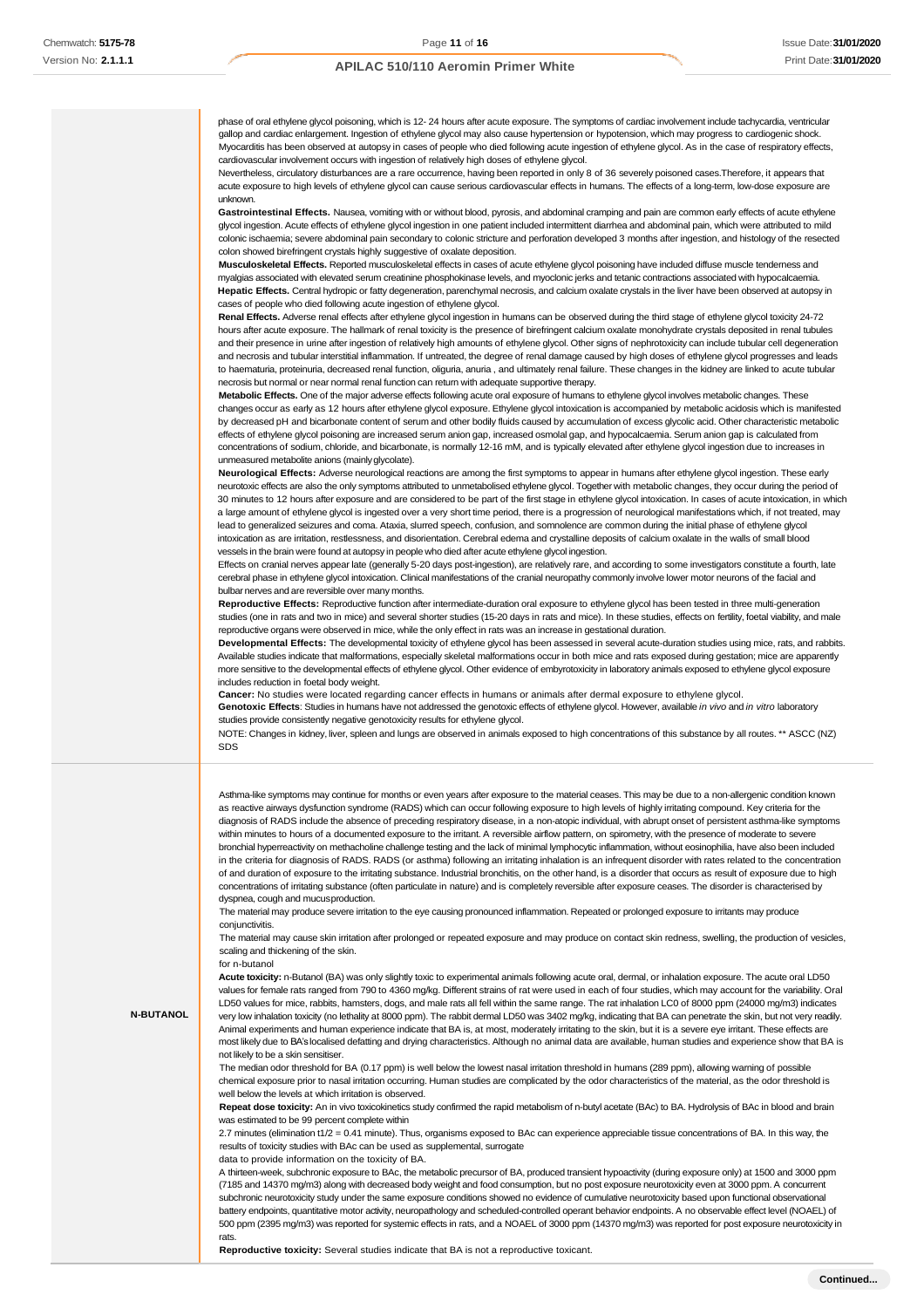|                                                                  | Female rats exposed to 6000 ppm (18000 mg/m3) BA throughout gestation and male rats exposed to 6000 ppm (18000 mg/m3) BA for six weeks prior to<br>mating showed no effects on fertility or pregnancy rate. Male rats given BA at 533 mg/kg/day for 5 days had no testicular toxicity.<br>Developmental toxicity: BA produced only mild foetotoxicity and developmental alterations at or near the matemally toxic (even lethal) dose of 8000 ppm<br>(24000 mg/m3) throughout gestation.<br>Genotoxicity: An entire battery of negative in vitro tests and a negative in vivo micronucleus test indicate that BA is not genotoxic.<br>Carcinogenicity: Based upon the battery of negative mutagenicity and clastogenicity findings, BA presents a very small potential for carcinogenicity.                                                                                                                                                                                                                                                                                                                                                                                                                                                                                                                                                                                                                                                                                                                                                                                                                                                                                                                                                                                                                                                                                                                                                                                                                                                                                                                                                                                                                                                                                                                                                                                                                                                                                                                                                                                                                                                                                                                                                                                                                                                                                                                                                                                                                                                                                                                                                                                                                                                                                                                                                                                                                                                                                                                                                                                                                                                                                                                                                                                                                                                                                                                                                                                                                                                                                                                                                                                                                                                                                                                                                                                                                                                                                                                                                                                                                                                                                                                                                                                                                                                                                                                                                                                                                                                                                                                                                                                                                                                                                                                                                                                                                                                                                                                                                                                                                                                                                                                                                                                                                                                                                                                                                                                                                                                                                                                                                                                                                                                                                   |                                 |   |
|------------------------------------------------------------------|-------------------------------------------------------------------------------------------------------------------------------------------------------------------------------------------------------------------------------------------------------------------------------------------------------------------------------------------------------------------------------------------------------------------------------------------------------------------------------------------------------------------------------------------------------------------------------------------------------------------------------------------------------------------------------------------------------------------------------------------------------------------------------------------------------------------------------------------------------------------------------------------------------------------------------------------------------------------------------------------------------------------------------------------------------------------------------------------------------------------------------------------------------------------------------------------------------------------------------------------------------------------------------------------------------------------------------------------------------------------------------------------------------------------------------------------------------------------------------------------------------------------------------------------------------------------------------------------------------------------------------------------------------------------------------------------------------------------------------------------------------------------------------------------------------------------------------------------------------------------------------------------------------------------------------------------------------------------------------------------------------------------------------------------------------------------------------------------------------------------------------------------------------------------------------------------------------------------------------------------------------------------------------------------------------------------------------------------------------------------------------------------------------------------------------------------------------------------------------------------------------------------------------------------------------------------------------------------------------------------------------------------------------------------------------------------------------------------------------------------------------------------------------------------------------------------------------------------------------------------------------------------------------------------------------------------------------------------------------------------------------------------------------------------------------------------------------------------------------------------------------------------------------------------------------------------------------------------------------------------------------------------------------------------------------------------------------------------------------------------------------------------------------------------------------------------------------------------------------------------------------------------------------------------------------------------------------------------------------------------------------------------------------------------------------------------------------------------------------------------------------------------------------------------------------------------------------------------------------------------------------------------------------------------------------------------------------------------------------------------------------------------------------------------------------------------------------------------------------------------------------------------------------------------------------------------------------------------------------------------------------------------------------------------------------------------------------------------------------------------------------------------------------------------------------------------------------------------------------------------------------------------------------------------------------------------------------------------------------------------------------------------------------------------------------------------------------------------------------------------------------------------------------------------------------------------------------------------------------------------------------------------------------------------------------------------------------------------------------------------------------------------------------------------------------------------------------------------------------------------------------------------------------------------------------------------------------------------------------------------------------------------------------------------------------------------------------------------------------------------------------------------------------------------------------------------------------------------------------------------------------------------------------------------------------------------------------------------------------------------------------------------------------------------------------------------------------------------------------------------------------------------------------------------------------------------------------------------------------------------------------------------------------------------------------------------------------------------------------------------------------------------------------------------------------------------------------------------------------------------------------------------------------------------------------------------------------------------------------------------------------------------------------|---------------------------------|---|
| <b>METHYL ETHYL KETONE</b>                                       | Asthma-like symptoms may continue for months or even years after exposure to the material ceases. This may be due to a non-allergenic condition known<br>as reactive airways dysfunction syndrome (RADS) which can occur following exposure to high levels of highly irritating compound. Key criteria for the<br>diagnosis of RADS include the absence of preceding respiratory disease, in a non-atopic individual, with abrupt onset of persistent asthma-like symptoms<br>within minutes to hours of a documented exposure to the irritant. A reversible airflow pattern, on spirometry, with the presence of moderate to severe<br>bronchial hyperreactivity on methacholine challenge testing and the lack of minimal lymphocytic inflammation, without eosinophilia, have also been included<br>in the criteria for diagnosis of RADS. RADS (or asthma) following an irritating inhalation is an infrequent disorder with rates related to the concentration<br>of and duration of exposure to the irritating substance. Industrial bronchitis, on the other hand, is a disorder that occurs as result of exposure due to high<br>concentrations of irritating substance (often particulate in nature) and is completely reversible after exposure ceases. The disorder is characterised by<br>dyspnea, cough and mucus production.<br>The material may cause skin irritation after prolonged or repeated exposure and may produce on contact skin redness, swelling, the production of vesicles,<br>scaling and thickening of the skin.                                                                                                                                                                                                                                                                                                                                                                                                                                                                                                                                                                                                                                                                                                                                                                                                                                                                                                                                                                                                                                                                                                                                                                                                                                                                                                                                                                                                                                                                                                                                                                                                                                                                                                                                                                                                                                                                                                                                                                                                                                                                                                                                                                                                                                                                                                                                                                                                                                                                                                                                                                                                                                                                                                                                                                                                                                                                                                                                                                                                                                                                                                                                                                                                                                                                                                                                                                                                                                                                                                                                                                                                                                                                                                                                                                                                                                                                                                                                                                                                                                                                                                                                                                                                                                                                                                                                                                                                                                                                                                                                                                                                                                                                                                                               |                                 |   |
| DIBUTYL PHTHALATE                                                | Methyl ethyl ketone is considered to have a low order of toxicity; however methyl ethyl ketone is often used in combination with other solvents and the toxic<br>effects of the mix may be greater than either solvent alone. Combinations of n-hexane with methyl ethyl ketone and also methyl n-butyl ketone with methyl<br>ethyl ketone show increase in peripheral neuropathy, a progressive disorder of nerves of extremities.<br>Combinations with chloroform also show increase in toxicity<br>For dibutyl phthalate (DBP):<br>In studies on rats, DBP is absorbed through the skin, although in in vitro studies human skin has been found to be less permeable than rat skin to this<br>compound. Studies in laboratory animals indicate that DBP is rapidly absorbed from the gastrointestinal tract, distributed primarily to the liver and kidneys<br>of rats and excreted in urine as metabolites following oral or intravenous administration. Following inhalation, it was consistently detected at low<br>concentrations in the brain. Available data indicate that in rats, following ingestion, DBP is metabolised by nonspecific esterases mainly in the small<br>intestine to yield mono- n-butyl phthalate (MBP) with limited subsequent biochemical oxidation of the alkyl side chain of MBP. MBP is stable and resistant<br>to hydrolysis of the second ester group. Accumulation has not been observed in any organ. The profile of effects following exposure to DBP is similar to<br>that of other phthalate esters, which, in susceptible species, can induce hepatomegaly, increased numbers of hepatic peroxisomes, foetotoxicity,<br>teratogenicity and testicular damage.<br>Acute toxicity: The acute toxicity of DBP in rats and mice is low. Signs of acute toxicity in laboratory animals include depression of activity, laboured<br>breathing and lack of coordination. In a case of accidental poisoning of a worker who ingested approximately 10 grams of DBP, recovery was gradual within<br>two weeks and complete after 1 month.<br>On the basis of limited available data in animal species, DBP appears to have little potential to irritate skin or eyes or to induce sensitization. In humans, a<br>few cases of sensitization after exposure to DBP have been reported, although this was not confirmed in controlled studies of larger numbers of individuals<br>reported only in secondary accounts<br>Repeat dose toxicity: In short-term repeated-dose toxicity studies, effects at lowest levels in rats after oral administration for 5 to 21 days included<br>peroxisome proliferation and hepatomegaly at doses of 420 mg/kg body weight per day or more. In longer-term studies, the effects in rats observed<br>following ingestion of DBP for periods up to 7 months included reduced rate of weight gain at doses of 250 mg/kg body weight per day or more. Increase in<br>relative liver weight has been observed at doses of 120 mg/kg body weight or more. Peroxisomal proliferation with increased peroxisomal enzyme activity<br>has been observed at doses of 279 mg/kg body weight per day or more. Necrotic hepatic changes in Wistar rats have been reported at doses of 250 mg/kg<br>body weight per day or more but not in F-344 or Sprague-Dawley rats exposed to up to 2500 mg/kg body weight per day. Alteration in testicular enzymes<br>and degeneration of testicular germinal cells of rats have been observed at doses of 250 and 571 mg/kg body weight per day. There are considerable<br>species differences in effects on the testes following exposure to DBP, minimal effects being observed in mice and hamsters at doses as high as 2000<br>mg/kg body weight per day. In mice, effects on body and organ weights and histological alterations in the liver indicative of metabolic stress have been<br>reported in a recent subchronic bioassay, for which the no-observed-effect-level (NOEL) was 353 mg/kg body weight per day.<br><b>Developmental toxicity:</b> In a continuous breeding protocol, which included cross-over mating and offspring assessment phases, rats were exposed to<br>0, 1000, 5000 or 10 000 mg DBP/kg in the diet (equivalent to 0, 66, 320 and 651 mg/kg body weight per day). In the first generation the reduction in pup<br>weight in the mid-dose group, in the absence of any adverse effect on maternal weight, could be regarded as a developmental toxicity effect. There was<br>also a significant reduction of live litter numbers at all three dose levels. The effects in the second generation were more severe, with reduced pup weight<br>in all groups including the low-dose group, structural defects (such as prepucial/penile malformations, seminiferous tubule degeneration, and absence or<br>underdevelopment of the epididymides) in the mid- and high-dose groups, and severe effects on spermatogenesis in the high-dose group that were not<br>seen in the parent animals. These results suggest that the adverse effects of DBP are more marked in animals exposed during development and<br>maturation than in animals exposed as adults only. No clear NOEL was established in this study. The lowest-observed-adverse-effect-level (LOAEL) was<br>considered to be 66 mg/kg body weight per day. The available studies show that DBP generally induces foetotoxic effects in the absence of matemal toxicity.<br>Available data also indicate that DBP is teratogenic at high doses and that susceptibility to teratogenesis varies with developmental stage and period of<br>administration. In mice, DBP caused dose-dependent increases in the number of resorptions and dead fetuses at oral doses of 400 mg/kg body weight per<br>day or more. Dose-dependent decreases in fetal weights and number of viable litters were also observed in mice at these doses. Adequate carcinogenesis<br>bioassays for DBP have not been conducted. The weight of the available evidence indicates that DBP is not genotoxic.<br>The material may produce peroxisome proliferation. Peroxisomes are single, membrane limited organelles in the cytoplasm that are found in the cells of<br>animals, plants, fungi, and protozoa. |                                 |   |
| <b>Acute Toxicity</b>                                            | O                                                                                                                                                                                                                                                                                                                                                                                                                                                                                                                                                                                                                                                                                                                                                                                                                                                                                                                                                                                                                                                                                                                                                                                                                                                                                                                                                                                                                                                                                                                                                                                                                                                                                                                                                                                                                                                                                                                                                                                                                                                                                                                                                                                                                                                                                                                                                                                                                                                                                                                                                                                                                                                                                                                                                                                                                                                                                                                                                                                                                                                                                                                                                                                                                                                                                                                                                                                                                                                                                                                                                                                                                                                                                                                                                                                                                                                                                                                                                                                                                                                                                                                                                                                                                                                                                                                                                                                                                                                                                                                                                                                                                                                                                                                                                                                                                                                                                                                                                                                                                                                                                                                                                                                                                                                                                                                                                                                                                                                                                                                                                                                                                                                                                                                                                                                                                                                                                                                                                                                                                                                                                                                                                                                                                                                                             | Carcinogenicity                 | O |
| <b>Skin Irritation/Corrosion</b>                                 | ✔                                                                                                                                                                                                                                                                                                                                                                                                                                                                                                                                                                                                                                                                                                                                                                                                                                                                                                                                                                                                                                                                                                                                                                                                                                                                                                                                                                                                                                                                                                                                                                                                                                                                                                                                                                                                                                                                                                                                                                                                                                                                                                                                                                                                                                                                                                                                                                                                                                                                                                                                                                                                                                                                                                                                                                                                                                                                                                                                                                                                                                                                                                                                                                                                                                                                                                                                                                                                                                                                                                                                                                                                                                                                                                                                                                                                                                                                                                                                                                                                                                                                                                                                                                                                                                                                                                                                                                                                                                                                                                                                                                                                                                                                                                                                                                                                                                                                                                                                                                                                                                                                                                                                                                                                                                                                                                                                                                                                                                                                                                                                                                                                                                                                                                                                                                                                                                                                                                                                                                                                                                                                                                                                                                                                                                                                             | Reproductivity                  | ✔ |
| <b>Serious Eye</b>                                               | ✔                                                                                                                                                                                                                                                                                                                                                                                                                                                                                                                                                                                                                                                                                                                                                                                                                                                                                                                                                                                                                                                                                                                                                                                                                                                                                                                                                                                                                                                                                                                                                                                                                                                                                                                                                                                                                                                                                                                                                                                                                                                                                                                                                                                                                                                                                                                                                                                                                                                                                                                                                                                                                                                                                                                                                                                                                                                                                                                                                                                                                                                                                                                                                                                                                                                                                                                                                                                                                                                                                                                                                                                                                                                                                                                                                                                                                                                                                                                                                                                                                                                                                                                                                                                                                                                                                                                                                                                                                                                                                                                                                                                                                                                                                                                                                                                                                                                                                                                                                                                                                                                                                                                                                                                                                                                                                                                                                                                                                                                                                                                                                                                                                                                                                                                                                                                                                                                                                                                                                                                                                                                                                                                                                                                                                                                                             | <b>STOT - Single Exposure</b>   | O |
| Damage/Irritation<br><b>Respiratory or Skin</b><br>sensitisation | $\scriptstyle\oslash$                                                                                                                                                                                                                                                                                                                                                                                                                                                                                                                                                                                                                                                                                                                                                                                                                                                                                                                                                                                                                                                                                                                                                                                                                                                                                                                                                                                                                                                                                                                                                                                                                                                                                                                                                                                                                                                                                                                                                                                                                                                                                                                                                                                                                                                                                                                                                                                                                                                                                                                                                                                                                                                                                                                                                                                                                                                                                                                                                                                                                                                                                                                                                                                                                                                                                                                                                                                                                                                                                                                                                                                                                                                                                                                                                                                                                                                                                                                                                                                                                                                                                                                                                                                                                                                                                                                                                                                                                                                                                                                                                                                                                                                                                                                                                                                                                                                                                                                                                                                                                                                                                                                                                                                                                                                                                                                                                                                                                                                                                                                                                                                                                                                                                                                                                                                                                                                                                                                                                                                                                                                                                                                                                                                                                                                         | <b>STOT - Repeated Exposure</b> | ✔ |

**Mutagenicity CONSIDERENT CONSIDERED ASPIRation Hazard**  $\checkmark$ 

*Legend: – Data required to make classificationavailable – Data available but does not fill the criteria for classification*

*– Data Not Available to makeclassification*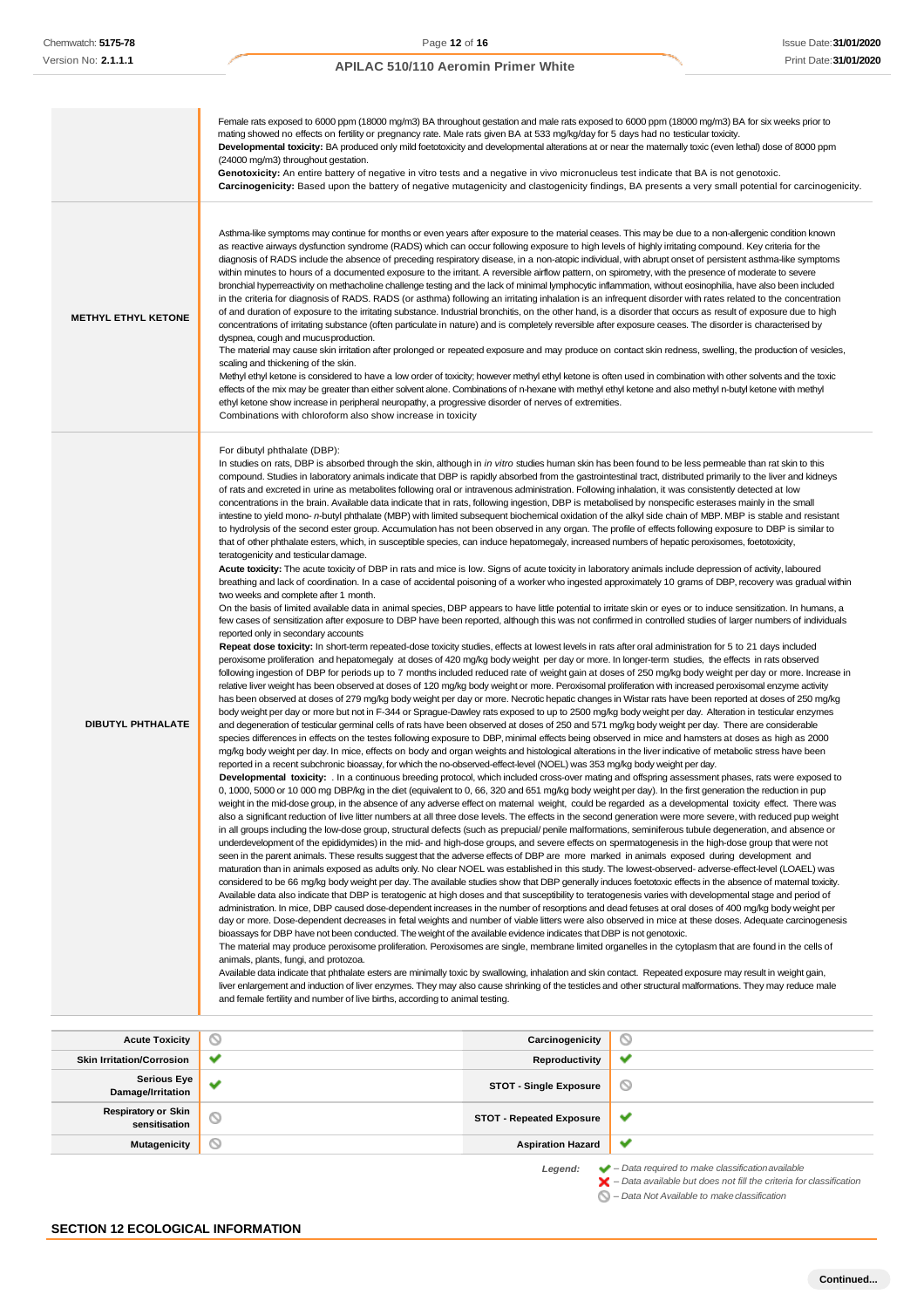#### **Toxicity**

On the basis of available evidence concerning either toxicity, persistence, potential to accumulate and or observed environmental fate and behaviour, the material may present a danger, immediate or long-term and /or delayed, to the structure and/ or functioning of natural ecosystems.

Harmful to aquatic organisms, may cause long-term adverse effects in the aquatic environment.

Do NOT allow product to come in contact with surface waters or to intertidal areas below the mean high water mark. Do not contaminate water when cleaning equipment or disposing of equipment wash-waters.

Wastes resulting from use of the product must be disposed of on site or at approved waste sites

For Aromatic Substances Series:

Environmental Fate: Large, molecularly complex polycyclic aromatic hydrocarbons, or PAHs, are persistent in the environment longer than smaller PAHs.

Atmospheric Fate: PAHs are 'semi-volatile substances" which can move between the atmosphere and the Earth's surface in repeated, temperature-driven cycles of deposition and volatilization.

Terrestrial Fate: BTEX compounds have the potential to move through soil and contaminate ground water, and their vapors are highly flammable and explosive.

Ecotoxicity - Within an aromatic series, acute toxicity increases with increasing alkyl substitution on the aromatic nucleus. The order of most toxic to least in a study using grass shrimp and brown shrimp was dimethylnaphthalenes > methylnaphthalenes >naphthalenes. Anthrcene is a phototoxic PAH. UV light greatly increases the toxicity of anthracene to bluegill sunfish. Biological resources in strong sunlight are at more risk than those that are not. PAHs in general are more frequently associated with chronic risks.

For Toluene: log Kow : 2.1-3;

log Koc : 1.12-2.85; Koc : 37-260; log Kom : 1.39-2.89; Half-life (hr) air : 2.4-104; Half-life (hr) H2O surface water : 5.55-528; Half-life (hr) H2O ground : 168-2628; Half-life (hr) soil : <48-240; Henry's Pa m3 /mol : 518-694; Henry's atm m3 /mol : 5.94; E-03BOD 5 0.86-2.12, 5%COD - 0.7-2.52,21-27%; ThOD - 3.13 ; BCF - 1.67-380;

log BCF - 0.22-3.28.

Atmospheric Fate: The majority of toluene evaporates to the atmosphere from the water and soil. The main degradation pathway for toluene in the atmosphere is reaction with photochemically produced hydroxyl radicals. The estimated atmospheric half life for toluene is about 13 hours. Toluene is also oxidized by reactions with atmospheric nitrogen dioxide, oxygen, and ozone, but these are minor degradation pathways. Photolysis is not considered a significant degradative pathway for toluene.

Terrestrial Fate: Toluene is moderately retarded by adsorption to soils rich in organic material, therefore, transport to ground water is dependent on soil composition. In unsaturated topsoil containing organic material, it has been estimated that 97% of the toluene is adsorbed to the soil and only about 2% is in the soil-water phase and transported with flowing groundwater. There is little retardation in sandy soils and 2-13% of the toluene was estimated to migrate with flowing water; the remainder was volatilized, biodegraded, or unaccounted for. In saturated deep soils with no soil-air phase, about 48% may be transported with flowing groundwater. In surface soil, volatilization to air is an important fate process for toluene. In the environment, biodegradation of toluene to carbon dioxide occurs with a typical half life of 1-7 days.

Aquatic Fate: An important fate process for toluene is volatilization, the rate of which depends on the amount of turbulence in the surface water. The volatilization of toluene from static water has a half life of 1-16 days, whereas from turbulent water the half life is 5-6 hours. Degradation of toluene in surface water occurs primarily by biodegradation with a half life of less than one day under favorable conditions (presence of microorganisms, microbial adaptation, and optimum temperature). Biodegradation also occurs in shallow groundwater and in salt water (at a reduced rate). No data are available on anaerobic degradation of toluene in deep ground water conditions where aerobic degradation would be minimal.

Ecotoxicity: Bioaccumulation in the food chain is predicted to be low. Toluene has moderate acute toxicity to aquatic organisms. Toluene is, on the average, slightly toxic to fathead minnow, guppies and goldfish and not acutely toxic to bluegill or channel catfish and crab. Toluene, on the average, is slightly toxic to crustaceans specifically, shrimp species including grass shrimp and daggerblade grass shrimp. Toluene has a negative effect on green algae during their growth phase. For n-Butyl Acetate:

Koc: ~200; log Kow: 1.78; Half-life (hr) air: 144; Half-life (hr) H2O surface water: 178 - 27156; Henry's atm: m3 /mol: 3.20E-04 BOD 5 if unstated: 0.15-1.02,7%; COD: 78%;  $ThOP: 2.207$ BCF : 4-14.

Environmental Fate: Terrestrial Fate - Butyl acetate is expected to have moderate mobility in soil. Volatilization of n-butyl acetate is expected from moist and dry soil surfaces. n-Butyl acetate may biodegrade in soil. Aquatic Fate: n-Butyl acetate is not expected to adsorb to suspended solids and sediment in water. Butyl acetate is expected to volatilize from water surfaces. Estimated half-lives for a model river and model lake are 7 and 127 hours respectively. Hydrolysis may be an important environmental fate for this compound. Atmospheric Fate: n-Butyl acetate is expected to exist solely as a vapour in the ambient atmosphere. Vapour-phase n-butyl acetate is degraded in the atmosphere by reaction with photochemically-produced hydroxyl radicals; the half-life for this reaction in air is estimated to be about 4 days.

Ecotoxicity: It is expected that bioconcentration in aquatic organisms is low. n-Butyl acetate is not acutely toxic to fish specifically, island silverside, bluegill sunfish, fathead minnow, and water fleas and has low toxicity to algae.

**DO NOT** discharge into sewer or waterways.

#### **Persistence and degradability**

| Ingredient                      | Persistence: Water/Soil     | <b>Persistence: Air</b>        |
|---------------------------------|-----------------------------|--------------------------------|
| n-butyl acetate                 | LOW                         | LOW                            |
| toluene                         | LOW (Half-life $= 28$ days) | LOW (Half-life $=$ 4.33 days)  |
| ethyl acetate                   | LOW (Half-life $= 14$ days) | LOW (Half-life $= 14.71$ days) |
| ethylene glycol monobutyl ether | LOW (Half-life $= 56$ days) | LOW (Half-life $= 1.37$ days)  |
| n-butanol                       | LOW (Half-life $= 54$ days) | LOW (Half-life $=$ 3.65 days)  |
| methyl ethyl ketone             | LOW (Half-life $= 14$ days) | LOW (Half-life $= 26.75$ days) |
| dibutyl phthalate               | LOW (Half-life $= 23$ days) | LOW (Half-life $=$ 3.08 days)  |

#### **Bioaccumulative potential**

| Ingredient                                         | <b>Bioaccumulation</b> |
|----------------------------------------------------|------------------------|
| n-butyl acetate                                    | LOW (BCF = $14$ )      |
| toluene                                            | $LOW (BCF = 90)$       |
| ethyl acetate                                      | $HIGH (BCF = 3300)$    |
| ethylene glycol monobutyl ether $LOW (BCF = 2.51)$ |                        |
| n-butanol                                          | LOW (BCF = $64$ )      |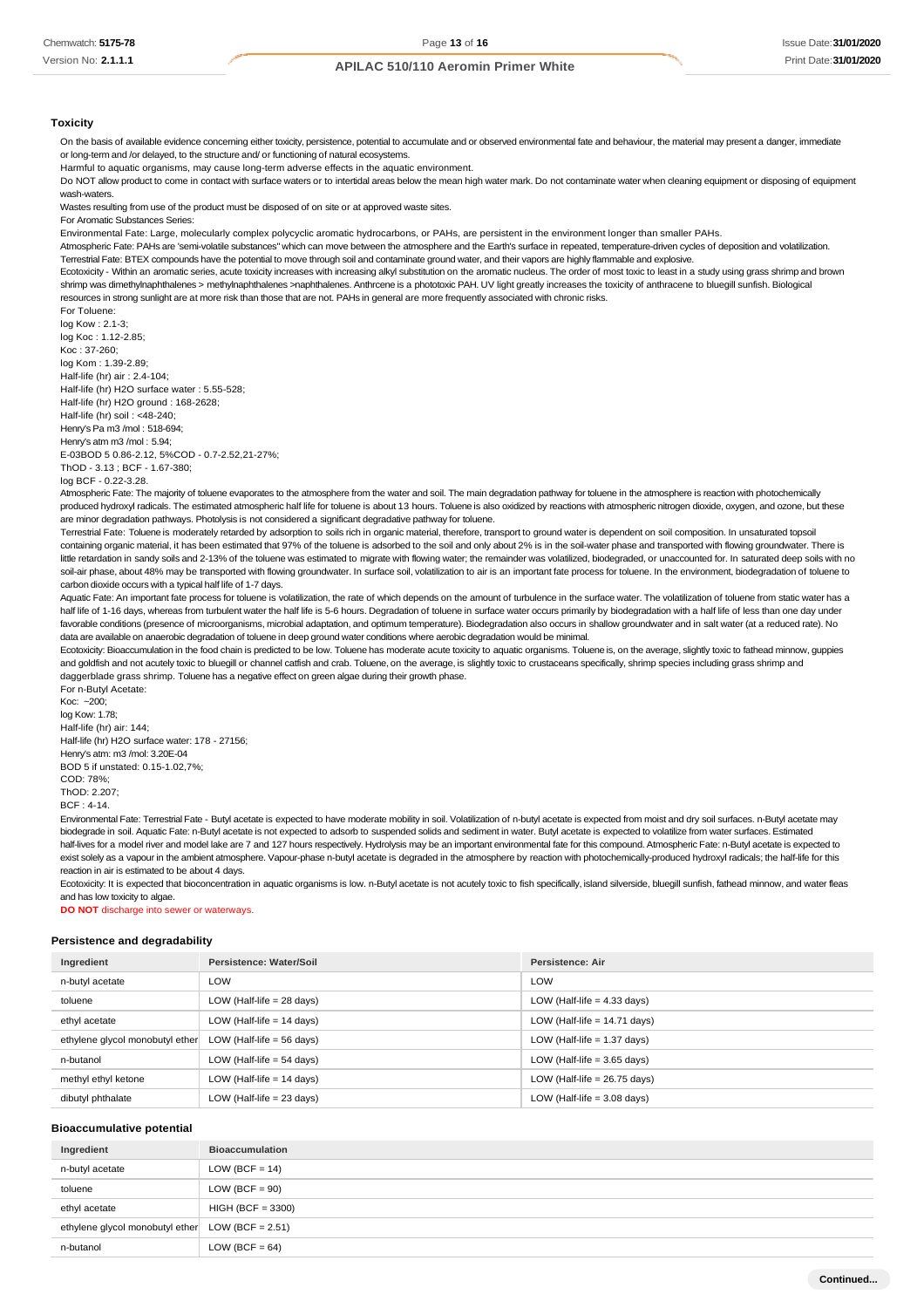| methyl ethyl ketone | LOW (LogKOW = $0.29$ ) |
|---------------------|------------------------|
| dibutyl phthalate   | LOW (BCF = $176$ )     |
|                     |                        |

# **Mobility in soil**

| Ingredient                      | <b>Mobility</b>        |
|---------------------------------|------------------------|
| n-butyl acetate                 | LOW ( $KOC = 20.86$ )  |
| toluene                         | LOW ( $KOC = 268$ )    |
| ethyl acetate                   | LOW ( $KOC = 6.131$ )  |
| ethylene glycol monobutyl ether | $HIGH (KOC = 1)$       |
| n-butanol                       | $MEDIUM (KOC = 2.443)$ |
| methyl ethyl ketone             | $MEDIUM (KOC = 3.827)$ |
| dibutyl phthalate               | LOW ( $KOC = 1460$ )   |

## **SECTION 13 DISPOSAL CONSIDERATIONS**

#### **Waste treatment methods**

|                     | Legislation addressing waste disposal requirements may differ by country, state and/ or territory. Each user must refer to laws operating in their area. In some<br>areas, certain wastes must be tracked.<br>A Hierarchy of Controls seems to be common - the user should investigate:<br>Reduction<br>$\blacktriangleright$ Reuse |
|---------------------|-------------------------------------------------------------------------------------------------------------------------------------------------------------------------------------------------------------------------------------------------------------------------------------------------------------------------------------|
|                     | $\blacktriangleright$ Recycling                                                                                                                                                                                                                                                                                                     |
|                     | Disposal (if all else fails)                                                                                                                                                                                                                                                                                                        |
|                     | This material may be recycled if unused, or if it has not been contaminated so as to make it unsuitable for its intended use. If it has been contaminated, it may be                                                                                                                                                                |
|                     | possible to reclaim the product by filtration, distillation or some other means. Shelf life considerations should also be applied in making decisions of this type.                                                                                                                                                                 |
| Product / Packaging | Note that properties of a material may change in use, and recycling or reuse may not always be appropriate.                                                                                                                                                                                                                         |
| disposal            | DO NOT allow wash water from cleaning or process equipment to enter drains.                                                                                                                                                                                                                                                         |
|                     | It may be necessary to collect all wash water for treatment before disposal.                                                                                                                                                                                                                                                        |
|                     | In all cases disposal to sewer may be subject to local laws and regulations and these should be considered first.                                                                                                                                                                                                                   |
|                     | • Where in doubt contact the responsible authority.                                                                                                                                                                                                                                                                                 |
|                     | Recycle wherever possible.                                                                                                                                                                                                                                                                                                          |
|                     | ► Consult manufacturer for recycling options or consult local or regional waste management authority for disposal if no suitable treatment or disposal facility<br>can be identified.                                                                                                                                               |
|                     | ► Dispose of by: burial in a land-fill specifically licenced to accept chemical and / or pharmaceutical wastes or Incineration in a licenced apparatus (after<br>admixture with suitable combustible material).                                                                                                                     |
|                     | • Decontaminate empty containers. Observe all label safeguards until containers are cleaned and destroyed.                                                                                                                                                                                                                          |

## **SECTION 14 TRANSPORT INFORMATION**

## **Labels Required**

| Labois itoquitoa    |                      |
|---------------------|----------------------|
|                     | 7 ж<br><b>HANGER</b> |
| Marine Pollutant NO |                      |

## **Land transport (UN)**

| <b>UN number</b>             | 1263                                                                                                                                                                                          |  |
|------------------------------|-----------------------------------------------------------------------------------------------------------------------------------------------------------------------------------------------|--|
| Packing group                | Ш                                                                                                                                                                                             |  |
| UN proper shipping name      | PAINT (including paint, lacquer, enamel, stain, shellac, varnish, polish, liquid filler and liquid lacquer base) or PAINT RELATED MATERIAL (including paint<br>thinning or reducing compound) |  |
| <b>Environmental hazard</b>  | No relevant data                                                                                                                                                                              |  |
| Transport hazard class(es)   | Class<br>3<br>Subrisk<br>Not Applicable                                                                                                                                                       |  |
| Special precautions for user | Special provisions<br>163;367<br>5L<br>Limited quantity                                                                                                                                       |  |

## **Air transport (ICAO-IATA / DGR)**

| <b>UN number</b>            | 1263                                                                                                                                                                                         |  |
|-----------------------------|----------------------------------------------------------------------------------------------------------------------------------------------------------------------------------------------|--|
| Packing group               | $\mathbf{I}$                                                                                                                                                                                 |  |
| UN proper shipping name     | Paint (including paint, lacquer, enamel, stain, shellac, varnish, polish, liquid filler and liquid lacquer base); Paint related material (including paint thinning or<br>reducing compounds) |  |
| <b>Environmental hazard</b> | No relevant data                                                                                                                                                                             |  |
| Transport hazard class(es)  | <b>ICAO/IATA Class</b><br>3<br>ICAO / IATA Subrisk<br>Not Applicable                                                                                                                         |  |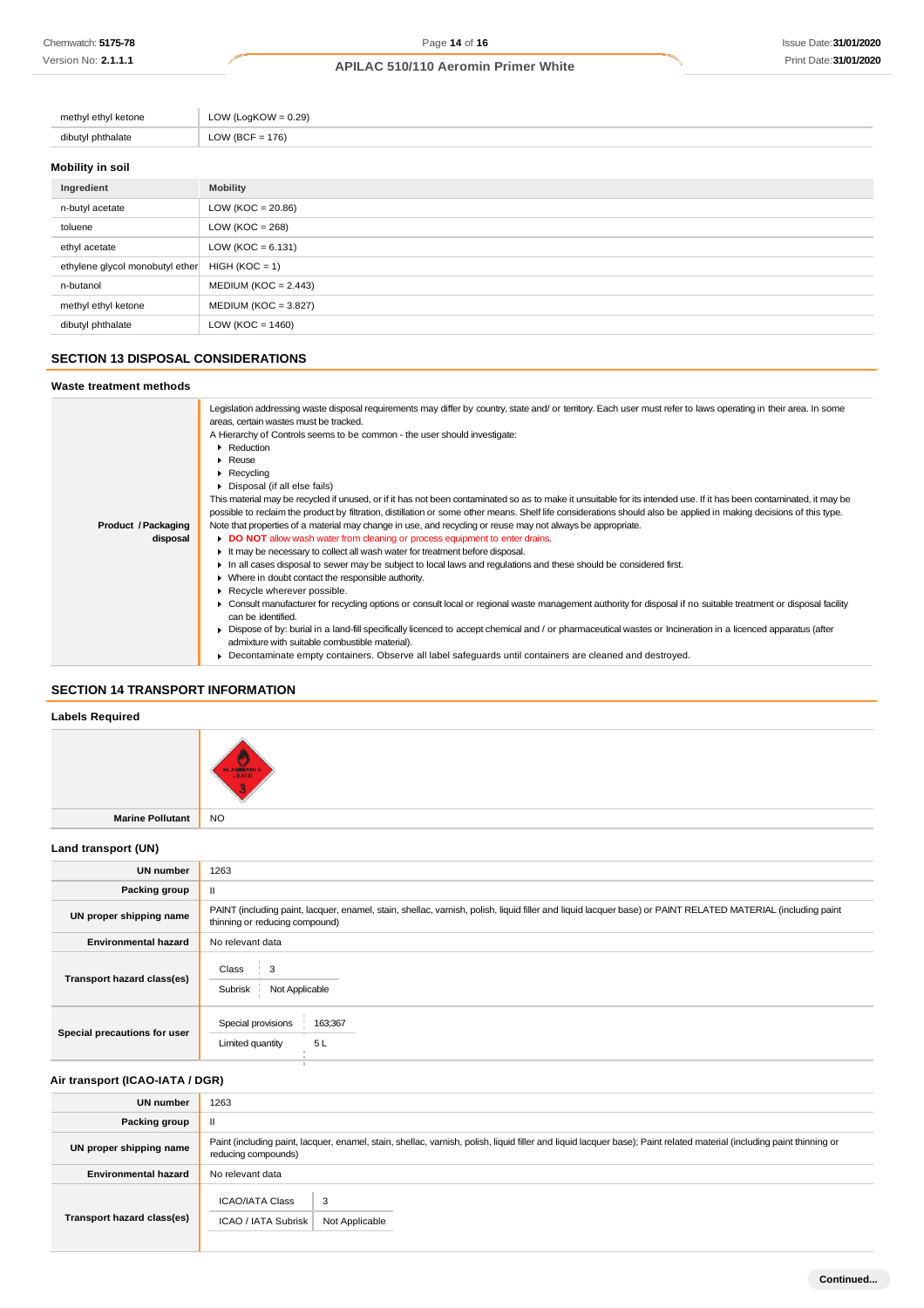|                              | <b>ERG Code</b><br>3L                                     |             |
|------------------------------|-----------------------------------------------------------|-------------|
|                              | Special provisions                                        | A3 A72 A192 |
| Special precautions for user | Cargo Only Packing Instructions                           | 364         |
|                              | Cargo Only Maximum Qty / Pack                             | 60 L        |
|                              | Passenger and Cargo Packing Instructions                  | 353         |
|                              | Passenger and Cargo Maximum Qty / Pack                    | 5L          |
|                              | Passenger and Cargo Limited Quantity Packing Instructions | Y341        |
|                              | Passenger and Cargo Limited Maximum Qty / Pack            | 1 L         |

### **Sea transport (IMDG-Code / GGVSee)**

| <b>UN number</b>             | 1263                                                                                                                                                                                          |  |  |
|------------------------------|-----------------------------------------------------------------------------------------------------------------------------------------------------------------------------------------------|--|--|
| <b>Packing group</b>         |                                                                                                                                                                                               |  |  |
| UN proper shipping name      | PAINT (including paint, lacquer, enamel, stain, shellac, varnish, polish, liquid filler and liquid lacquer base) or PAINT RELATED MATERIAL (including paint<br>thinning or reducing compound) |  |  |
| <b>Environmental hazard</b>  | Not Applicable                                                                                                                                                                                |  |  |
| Transport hazard class(es)   | <b>IMDG Class</b><br><b>IMDG Subrisk</b><br>Not Applicable                                                                                                                                    |  |  |
| Special precautions for user | $F-E$ , S-E<br><b>EMS Number</b><br>163<br>Special provisions<br><b>Limited Quantities</b><br>5L                                                                                              |  |  |

### **Transport in bulk according to Annex II of MARPOL 73 / 78 and the IBC code**

| Source                                                                                | Ingredient          | <b>Pollution Category</b> |
|---------------------------------------------------------------------------------------|---------------------|---------------------------|
| IMO MARPOL 73/78 (Annex<br>II) - List of Noxious Liquid<br>Substances Carried in Bulk | n-butyl acetate     | Y                         |
| IMO MARPOL 73/78 (Annex<br>II) - List of Noxious Liquid<br>Substances Carried in Bulk | toluene             | Y                         |
| IMO MARPOL 73/78 (Annex<br>II) - List of Noxious Liquid<br>Substances Carried in Bulk | ethyl acetate       | Z                         |
| IMO MARPOL 73/78 (Annex<br>II) - List of Noxious Liquid<br>Substances Carried in Bulk | methyl ethyl ketone | Z                         |
| IMO MARPOL 73/78 (Annex<br>II) - List of Noxious Liquid<br>Substances Carried in Bulk | dibutyl phthalate   | X                         |

## **SECTION 15 REGULATORY INFORMATION**

#### **Safety, health and environmental regulations / legislation specific for the substance or mixture**

### **N-BUTYL ACETATE(123-86-4) IS FOUND ON THE FOLLOWING REGULATORY LISTS**

Singapore Permissible Exposure Limits of Toxic Substances

### **TOLUENE(108-88-3) IS FOUND ON THE FOLLOWING REGULATORY LISTS**

Singapore Permissible Exposure Limits of Toxic Substances International Agency for Research on Cancer (IARC) - Agents Classified by the IARC Monographs

### **ETHYL ACETATE(141-78-6) IS FOUND ON THE FOLLOWING REGULATORY LISTS**

Singapore Permissible Exposure Limits of Toxic Substances

#### **ETHYLENE GLYCOL MONOBUTYL ETHER(111-76-2) IS FOUND ON THE FOLLOWING REGULATORY LISTS**

Singapore Permissible Exposure Limits of Toxic Substances International Agency for Research on Cancer (IARC) - Agents Classified by the IARC Monographs

## **N-BUTANOL(71-36-3) IS FOUND ON THE FOLLOWING REGULATORY LISTS**

Singapore Permissible Exposure Limits of Toxic Substances

### **METHYL ETHYL KETONE(78-93-3) IS FOUND ON THE FOLLOWING REGULATORY LISTS**

Singapore Permissible Exposure Limits of Toxic Substances

### **DIBUTYL PHTHALATE(84-74-2) IS FOUND ON THE FOLLOWING REGULATORY LISTS**

Singapore Permissible Exposure Limits of Toxic Substances

| <b>National Inventory</b> | <b>Status</b> |
|---------------------------|---------------|
| Australia - AICS          | $\lambda$     |